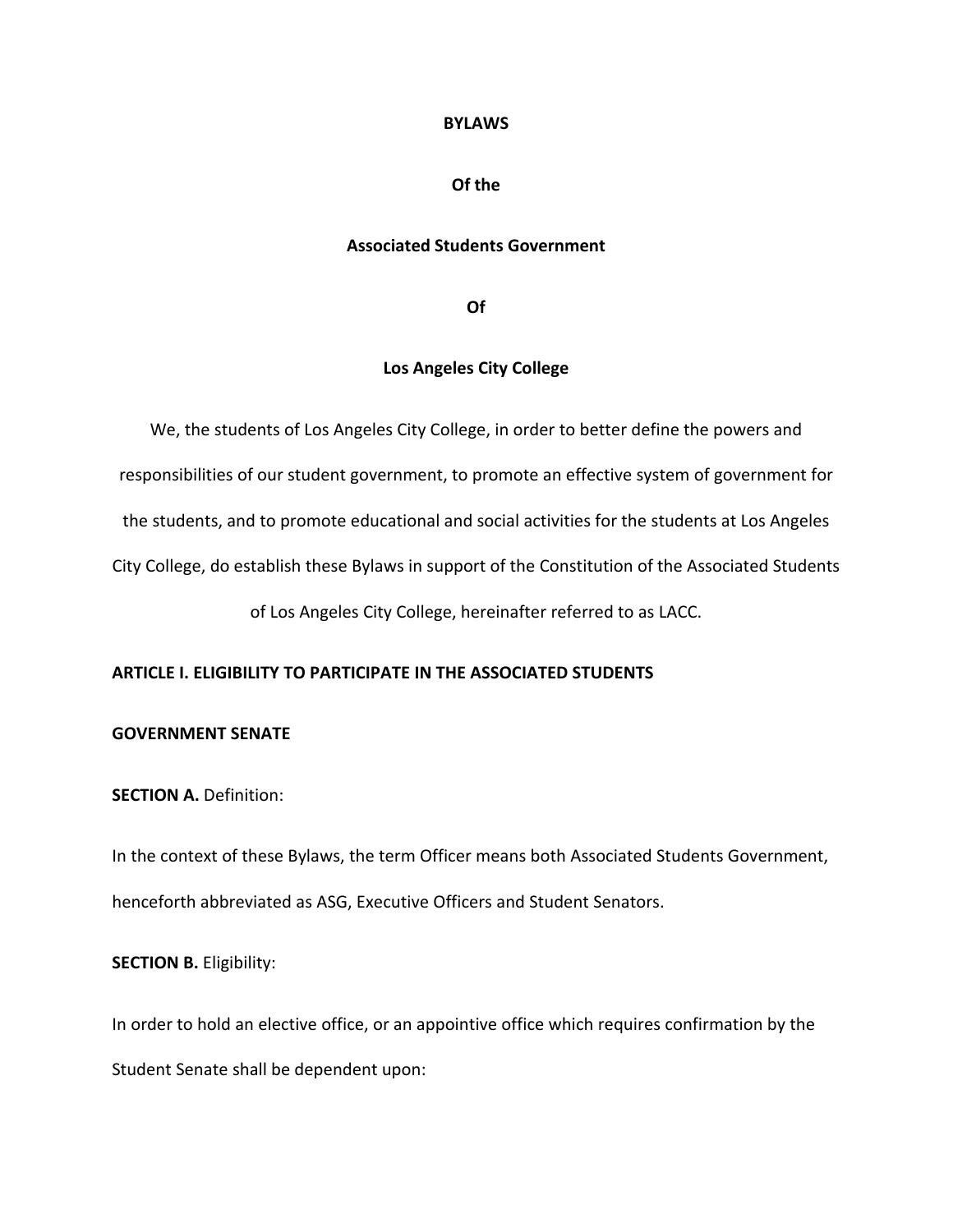1. Eligibility to participate in activities of the ASG.

2. A registered and enrolled student at Los Angeles City College. A registered and enrolled student shall be defined by the Los Angeles Community College District, henceforth abbreviated as LACCD, Administrative Regulations.

3. It is the responsibility of each and every ASG Officer to maintain eligibility to hold office as required by LACCD Administrative Regulations and maintain awareness of his/ her own eligibility.

4. If a student is enrolled in, maintains or completes less than the units approved by the LACCD Administrative Regulations, then (S)he is ineligible to hold elective or appointive office and then student shall immediately notify in writing the Office of Student Services, ASG Advisor, and ASG President.

**SECTION C.** Eligibility Verification**:**

1. The Office of Student Services shall have responsibility for verification of the eligibility of elected and appointed student government officials in accordance with the requirements of Bylaws' Article I, Section B.

2. The ASG Advisor shall regularly verify officers' eligibility, at a minimum of three times per semester.

3. An Officer shall be notified by the ASG Advisor and/or ASG President of their ineligibility, and their rights as an officer shall be terminated immediately. The ASG Advisor shall notify the ASG President of the loss of eligibility.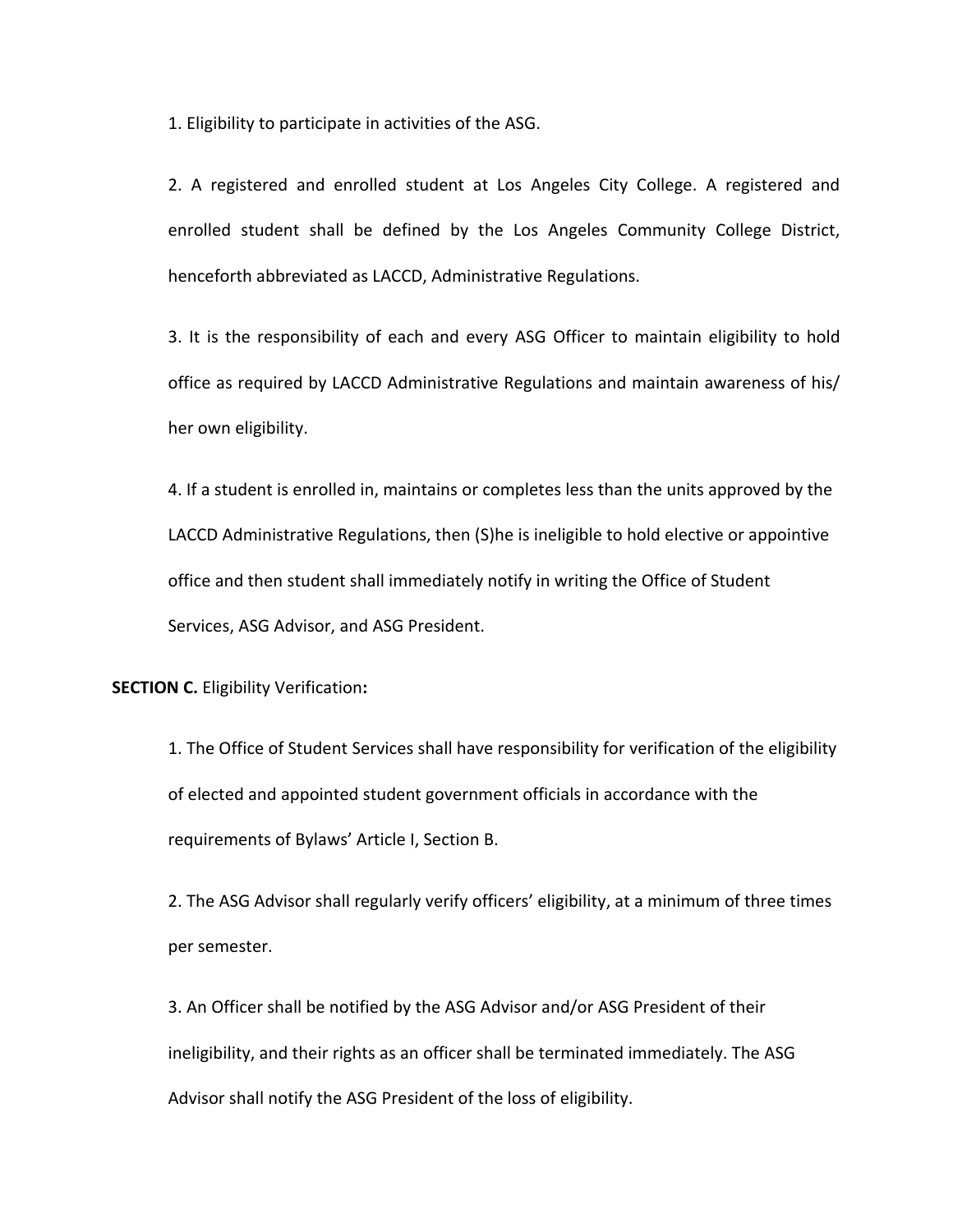4. Any student found ineligible according to the requirements in Article I of the Bylaws shall be automatically removed from office if the ASG Advisor is not provided with adequate documentation to demonstrate compliance with the criteria stipulated within five (5) school days of notification to the Student Senate. The office shall be filled according to the Constitution and Bylaws, as soon as possible.

**SECTION D.** Information on Appointments:

1. The ASG office shall maintain a complete list of positions to which students are elected and/or appointed.

2. The list shall include a short descriptive paragraph of the responsibilities of each position and its duration.

3. Elected or Appointed Senators titles are giving to them by the President, and must be approved by the board

## **SECTION E**. Search:

1. Before the end of each school year, all positions for which it is anticipated appointments may be advertised, by the ASG President and/or with his/her approval, in a manner readily accessible to all students.

2. Applications may also be solicited through other means, including direct contact, notices in departmental offices, and by seeking recommendations from knowledgeable persons, including but not limited to the Student Senate.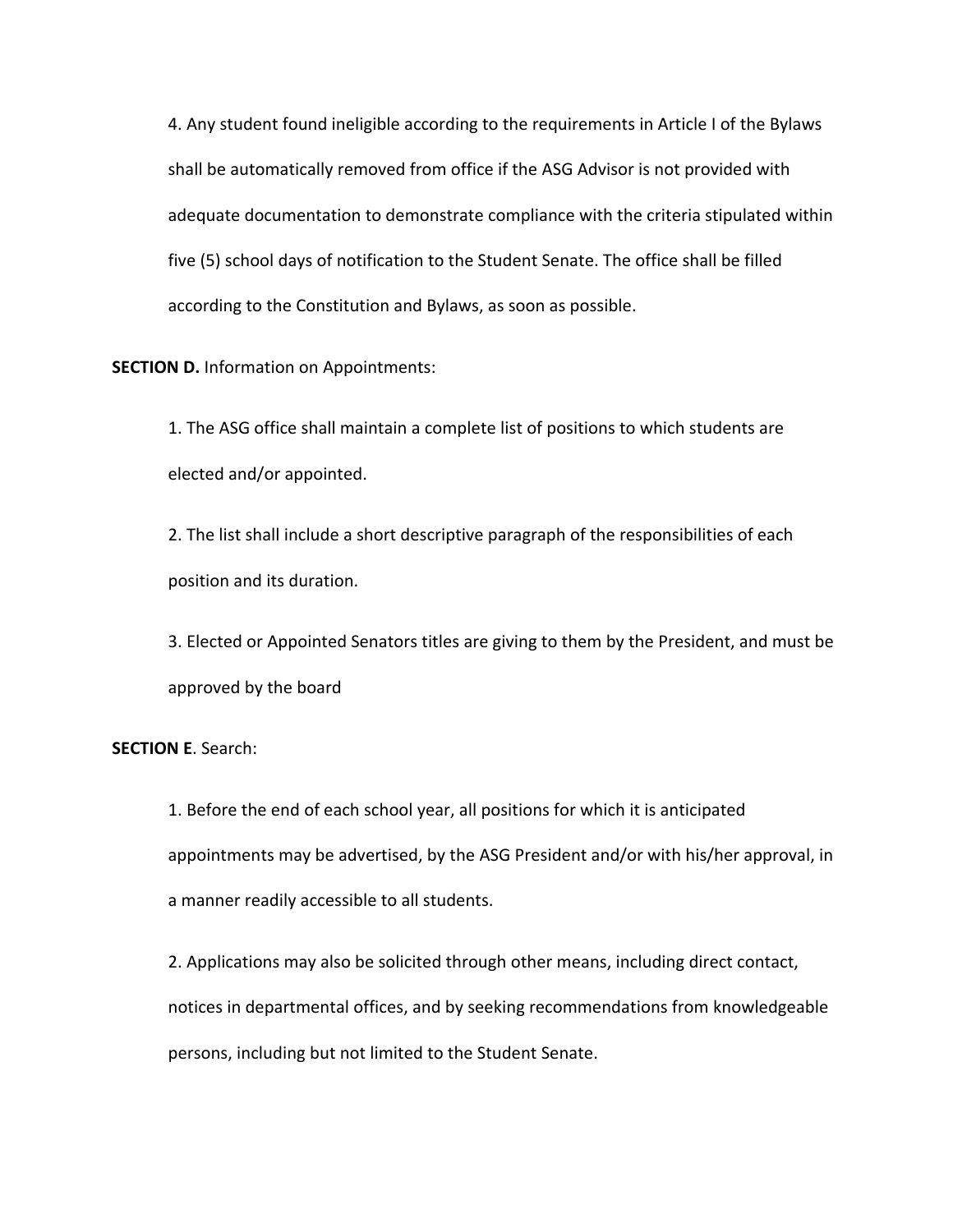3. All positions not posted by the end of the school year must be posted once again on or after the first day of the following school year.

**SECTION F.** Approval:

1. The Student Senate shall question and review all applicants nominated by the ASG elections committee for Student Senate confirmation.

2. Each applicant shall be questioned individually. Following the questioning of the applicant (s) there shall be a general discussion and a vote.

3. The ASG election committee shall obtain a written application from each applicant.

4. The ASG Advisor shall ensure that applicants meet all eligibility requirements outlined in the Constitution and Bylaws.

**SECTION G. Forfeiture of Positions:** 

- *1.* Any ASG Officer who is absent, unexcused from three meetings in a semester will be impeached, and placed on the next Student Senate's agenda for reappointment *Excused absences include, but are not limited to:*
	- a. Illness accompanied by a letter from physician.

b. Other commitment related to the Student Senate which requires the attendance of the officer for formal operations of business

c. Extenuating personal circumstances.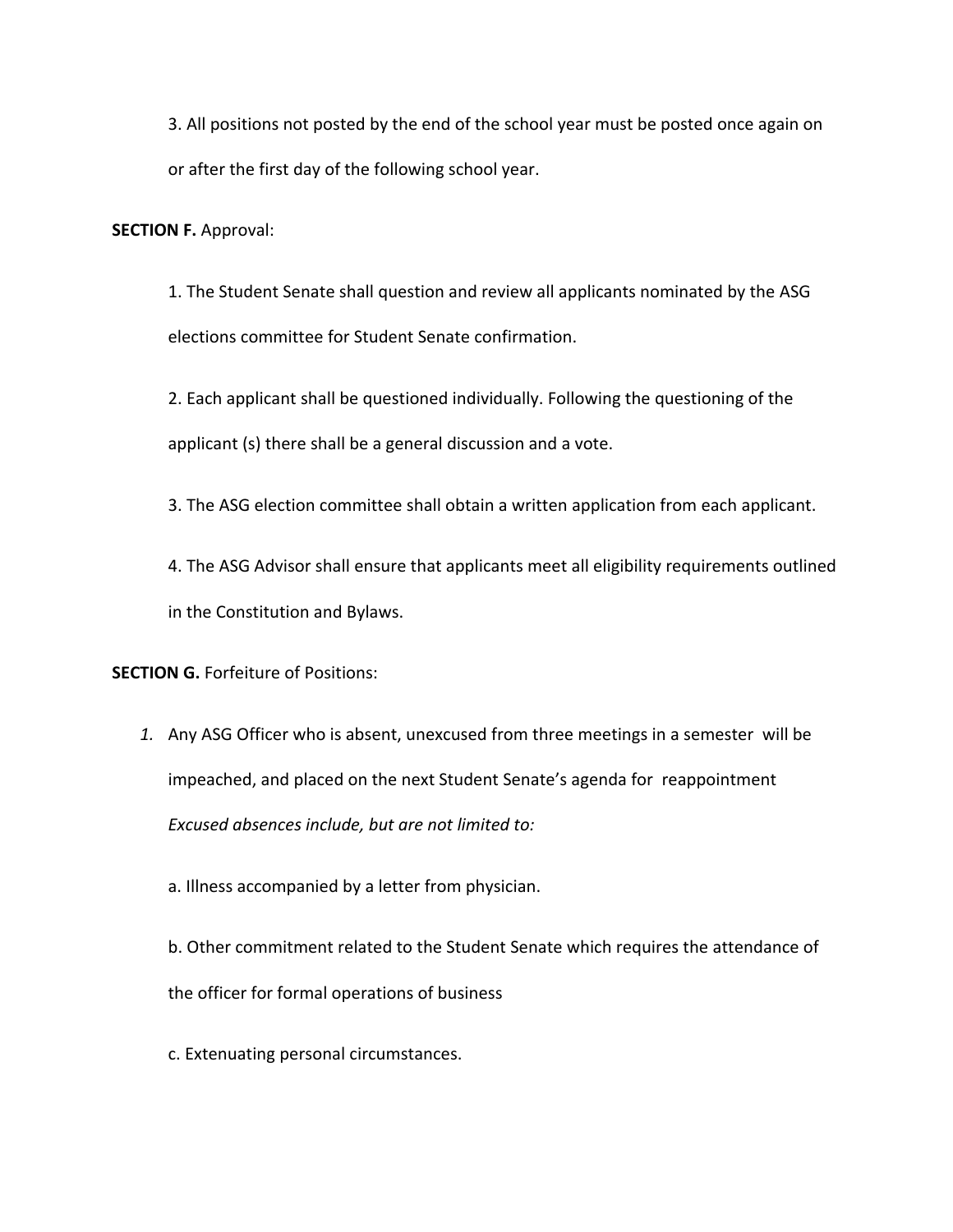d. The ASG President has the authority and discretion to determine whether or not other Officers' absences may be excused or not.

2. Any ASG Officer who is absent five unexcused or excused absences in a year shall be automatically impeached, and their Student Senate position forfeited.

### **SECTION H. Resignation:**

1. Resignations of officers must be in writing or emailed. Resignations shall become effective immediately upon receipt by the ASG President.

2. The ASG Advisor and Student Senate shall be notified of all resignations and provided with a copy of the written resignation.

**SECTION I.** Oath of Office:

Each newly elected or appointed Student Senate officer shall take the following oath immediately after installation:

"I, ("Officer's name"), do hereby affirm that I will support the Constitution and Bylaws of the Associated Students Government of Los Angeles City College, and that I will, to the best of my ability, promote, maintain, and enhance the Associated Students Government and campus community and environment of Los Angeles City College."

**SECTION J. Discrimination:** 

The Student Senate shall not support or affiliate with any organization which legally discriminates on the basis of: ethnicity, color, national origin, ancestry, religion, creed,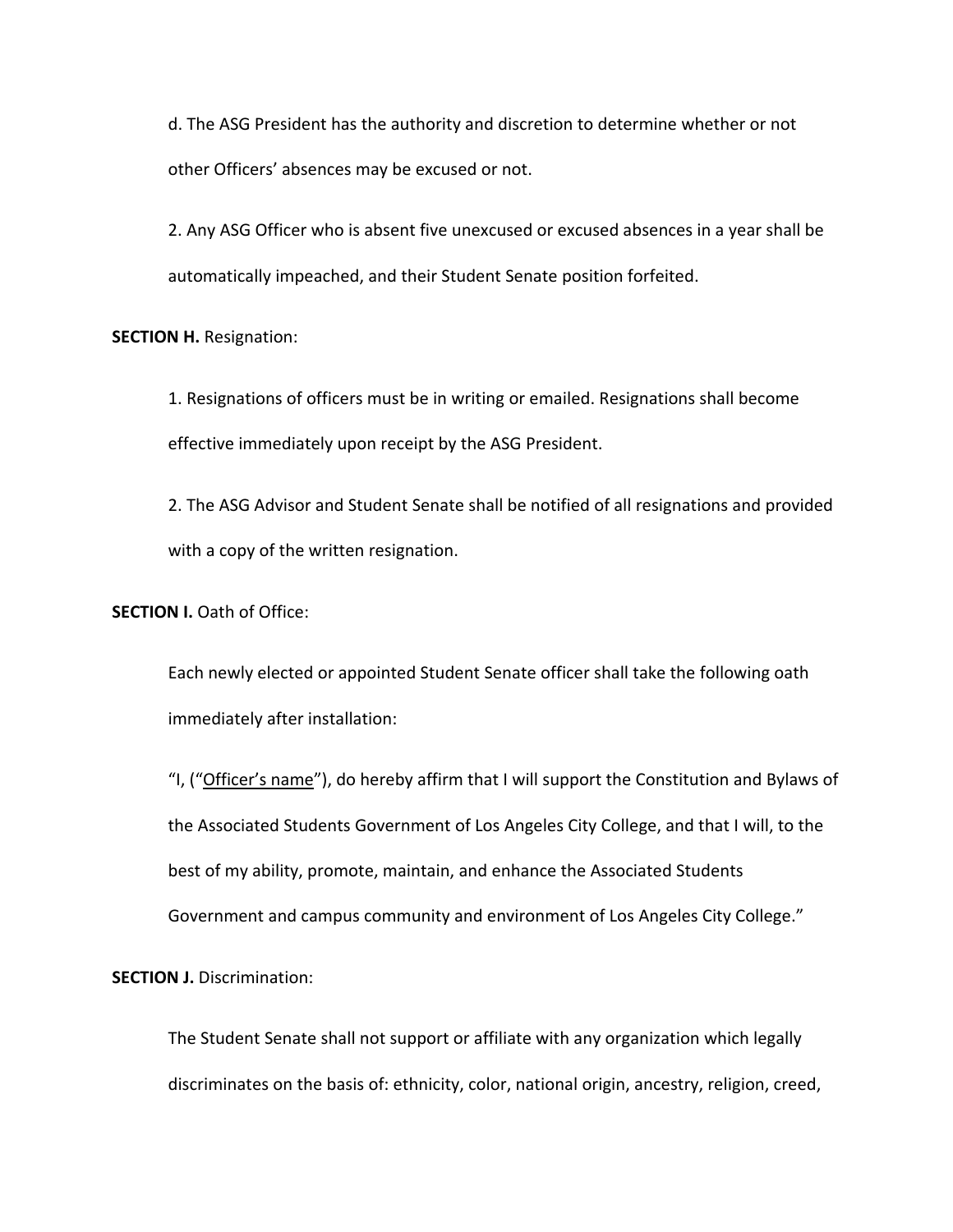gender, sex (except as exempt from Title IX), pregnancy, marital status, medical condition (cancer related), sexual orientation, age, disability, socio-economic status, or veteran's status.

### **ARTICLE II. OFFICERS OF THE ASSOCIATED STUDENTS GOVERNMENT**

### **SECTION A. Executive Officers:**

#### *President*

1. Shall be responsible for all executive functions of the student government and shall be responsible for carrying out all orders, sanctions, and resolutions as effectively as possible.

2. Shall act as the official representative of the students of LACC, and shall represent them, or appoint a designee, to all college-wide committees within his/her respective capacity.

3. Shall preside at all meetings of the Student Senate; and shall prepare the agenda for the Student Senate meetings, in association with the ASG Secretary per Article III Section E subsection IV of the ASG Constitution and in accordance with Brown Act requirements and in consultation with the ASG Advisor; have the authority to call Special meetings of the Student Senate, in accordance with the Brown Act regulations.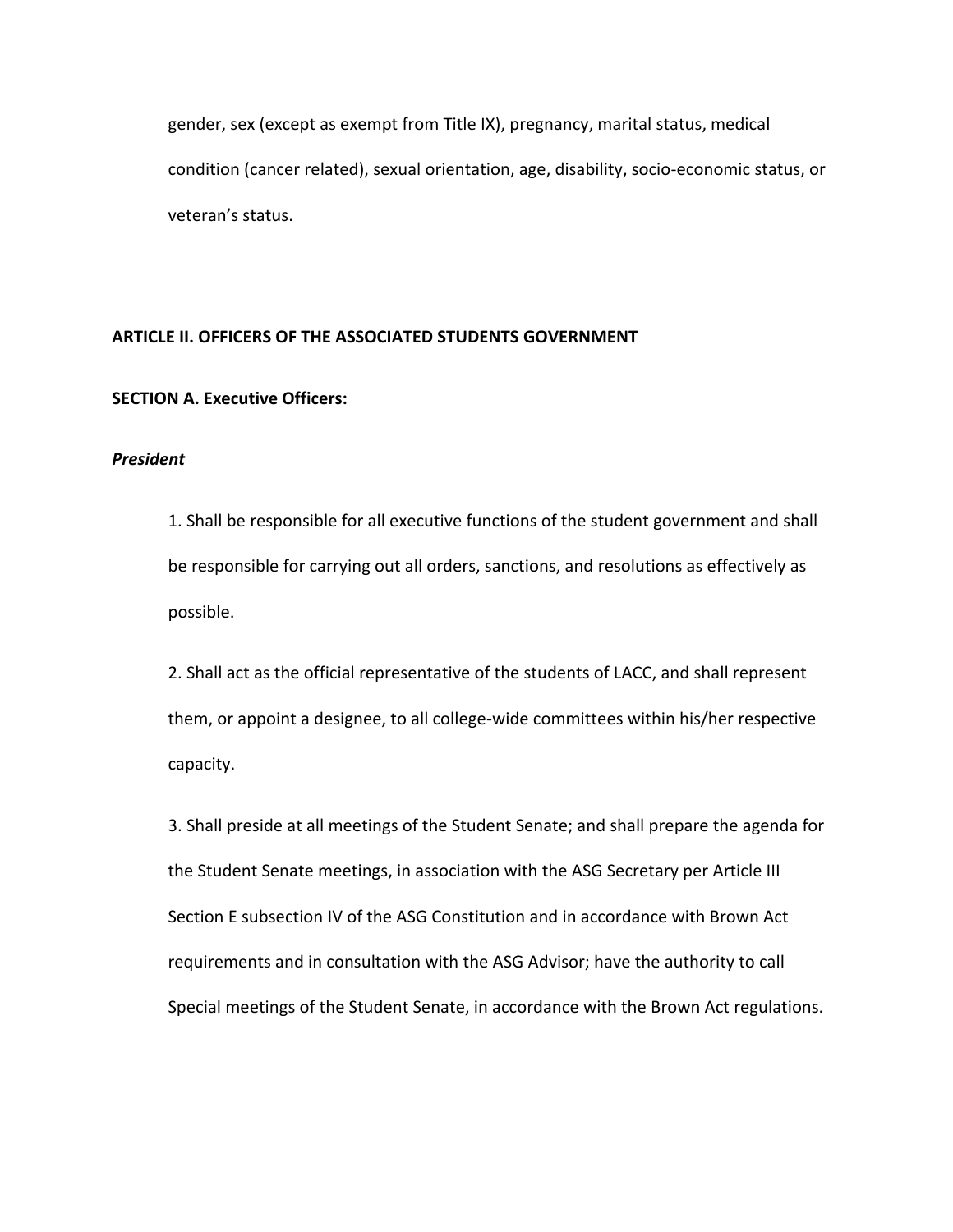4. Shall represent positions endorsed by the Student Senate, and serve as the liaison between the college administration, faculty and students; and shall plan and present annual goals to the Student Senate.

5. Shall be the authorized student signatory for expenditure of student funds.

6. Shall oversee the ASG Office and all affiliated service offices

7. Shall have the power to make appointments to fill vacant Executive Officer and Student Senate positions, with recommendations from the election committee and confirmation by a two-thirds (2/3) vote of the Student Senate.

8. Shall serve on the ASG Finance Committee.

9. Shall serve on the LACCD Student Affairs Committee; and shall serve on the following LACC committees: Bond Oversight Committees, Student Services Council, Shared Governance and Shared Governance Budget Committees.

10. Shall cast the deciding vote in the case of a tie, or where his/her vote will affect the result of a two-thirds (2/3) vote.

11. Shall have the power of veto of any vote taken by the Student Senate. Presidential vetoes must be made in writing and notification emailed to every Student Senate officers, and to the ASG Advisor, within seventy-two (72) hours of the initial Student Senate action.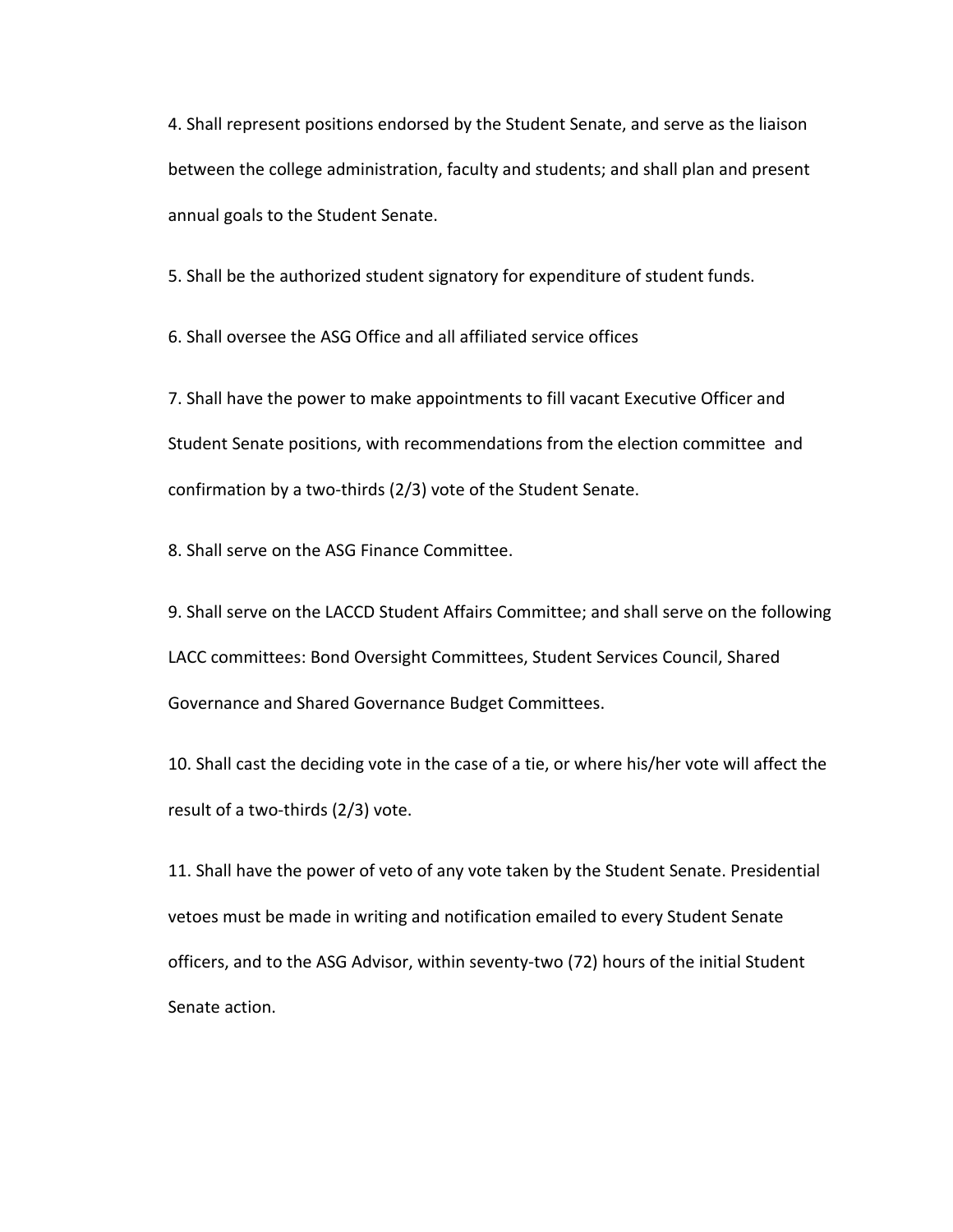12. Shall maintain good communication between officers, and foster input from officers, students and ASG Advisor.

13. Shall perform other duties as assigned by the Student Senate.

### *Executive Vice President (EVP)*

1. Shall succeed to the position of ASG President if the office becomes vacant before the expiration of the term.

2. Shall, in the absence of the ASG President, assume all the responsibilities and powers of the President's office. When acting as Chair of the Student Senate, the EVP shall retain his/her vote.

3. Shall assist the ASG President in planning and implementing ASG goals and events.

4. Shall assume the duties of the Vice President of Finance or Vice President of Clubs in the absence of said Vice Presidents.

5. Shall serve on the LACC Shared Governance and Shared Governance Planning Committees.

6. Shall Chair the Joint Council meetings and provide support to program coordinators

7. Be on the committee to interview and appoint support staff applicant(s)8. Supervise the Support Staff program

9. Shall plan, coordinate and carry out the Book Grant program each Fall and Spring semester, as funding is approved, and in consultation with the ASG President.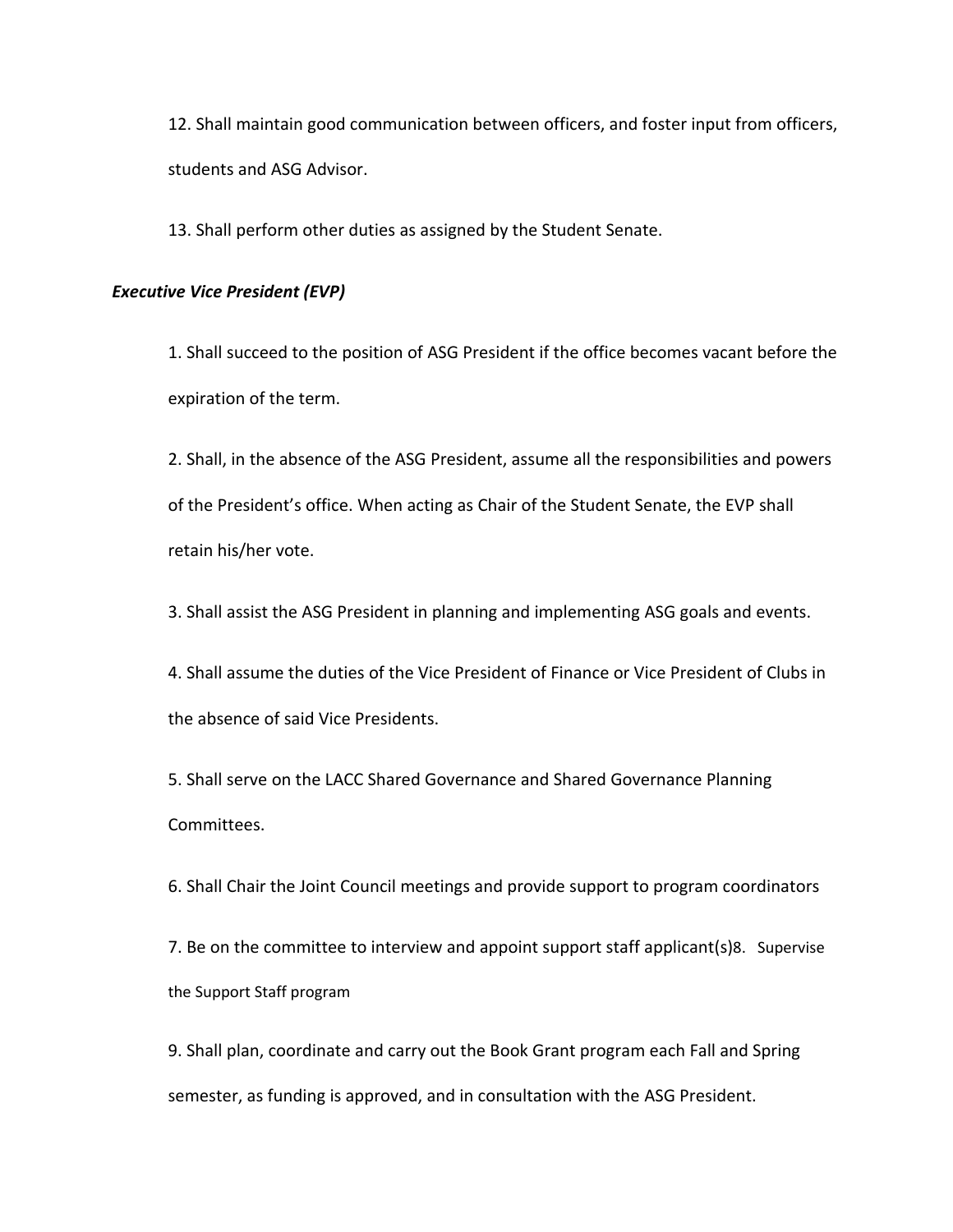10. Shall perform other duties as assigned by the ASG President or Student Senate.

#### *Vice President, Finance (VP, Finance)*

1. Shall address areas of financial concern to the Student Senate. The VP of Finance shall be responsible to investigate and/or research any appropriate area of financial concern to the students.

2. Shall preside at all meetings of the ASG Finance committee; and prepare the agenda for the ASG Finance meetings in association with the ASG Secretary per Article III Section E subsection IV of the ASG Constitution, and in consultation with the ASG Advisor and the ASG President; have the authority to call Special meetings of the ASG Finance Committee in accordance with Brown Act requirements.

3. Shall make recommendations to the ASG Finance committee and Student Senate on investing funds and expanding miscellaneous income.

4. Shall maintain accurate and current records of ASG expenditures and accounts.

5. Shall prepare and present regular budget reports to the Student Senate; prepare and present the year-end report to the Student Senate by May 15th; and shall prepare the proposed budget for the upcoming year, in consultation with the ASG Advisor ASG President, and Business Enterprise within the time frame set by LACCD regulations.

6. Shall perform other duties as assigned by the ASG President or Student Senate.

## *Vice President, Clubs (VP, Clubs)*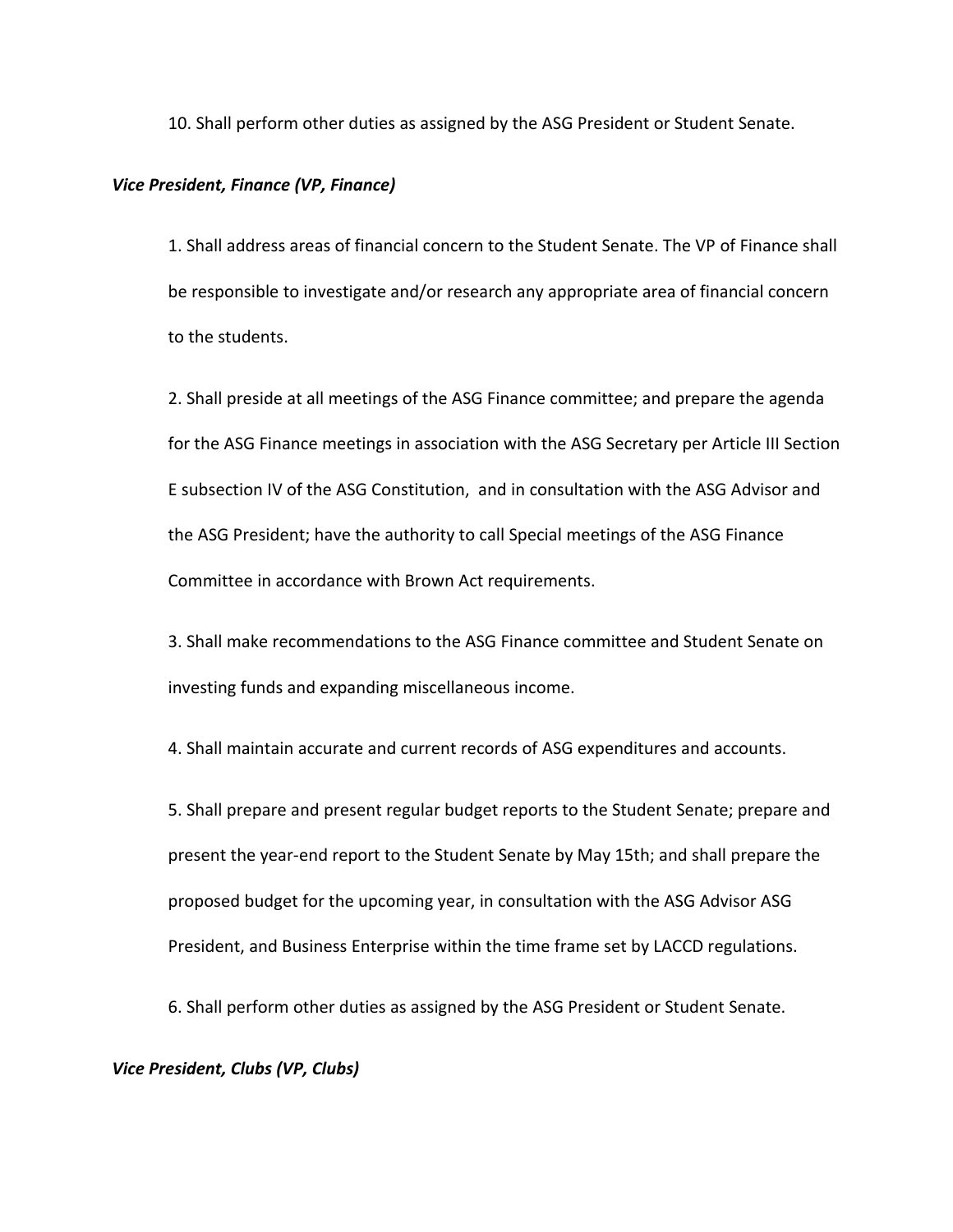1. Shall coordinate the ASG Club Council, and preside at all meetings.

2. Shall coordinate the club chartering process each semester.

3. Shall promote the establishment of clubs and encourage campus life.

4. Shall coordinate and implement at least one (1) Club Rush activities each semester.

5. Shall facilitate club funding requests to the Student Senate.

6. Shall represent the Student Senate, within his/her respective capacity, to all ASG sponsored organizations; and shall serve as the liaison for the student clubs with the college administration, faculty and staff.

7. Shall be responsible for informing student advocacy groups of any or all legislation that would specifically pertain to such groups. Further, it shall be the responsibility of the VP of Clubs to maintain general awareness of the ideologies and concerns of such student advocacy groups, where this involvement does not inappropriately duplicate the responsibilities of other Officers according to the ASG Constitution and Bylaws.

8. Shall assist with club events that require college approval.

9. Shall assist the ASG President in facilitating good relations between Student Senate officers and student organizations.

10. Shall perform other duties as assigned by the ASG President or Student Senate.

### *SECTION B. Senators:*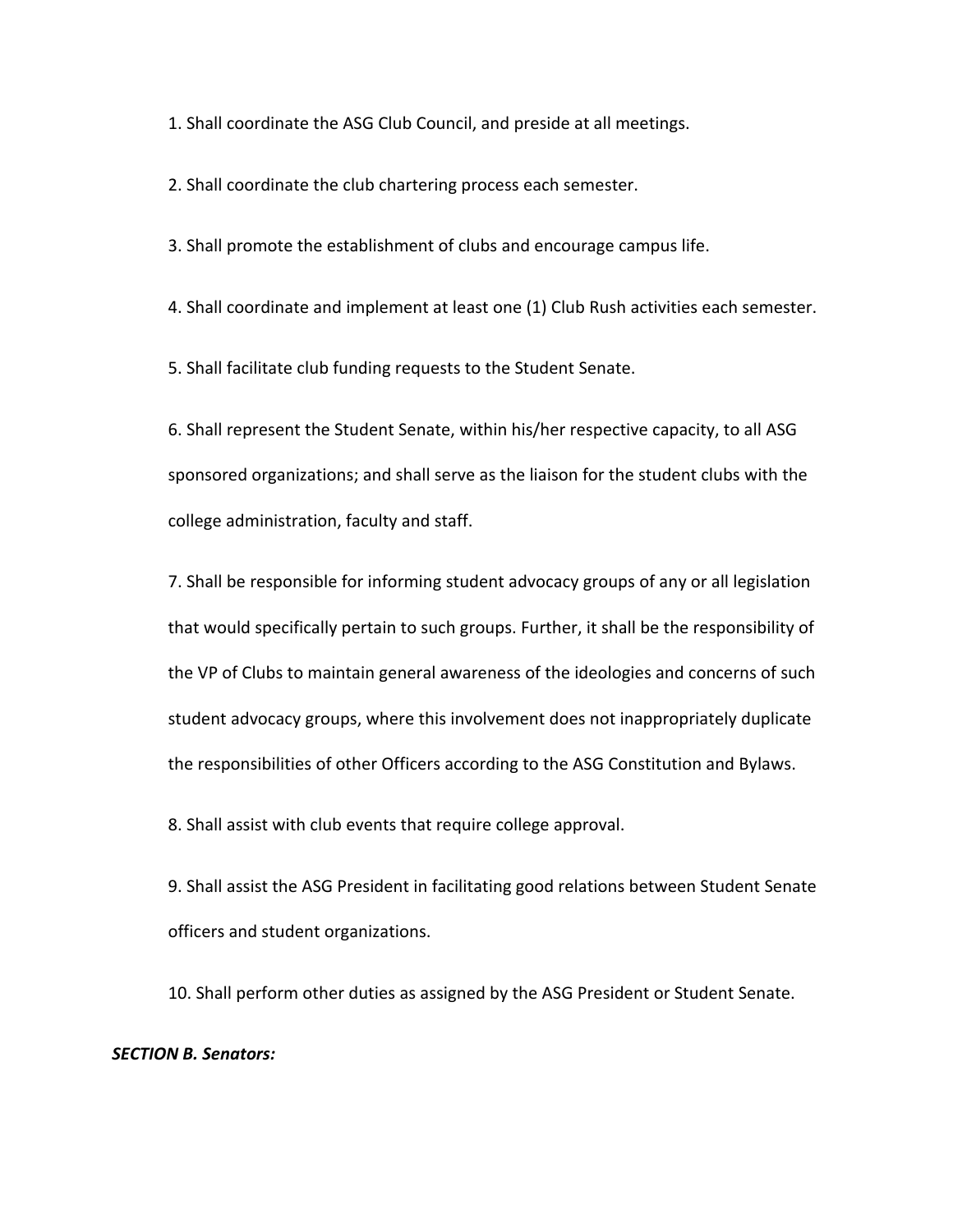# **Senator for Media and Publicity**

- 1. Shall promote, facilitate all social media for the ASG, including but not limited to Facebook, Twitter, and Instagram.
- 2. Shall design and maintain the LACC ASG website.
- 3. Shall supervise and design the printing of posters, Flyers and other promotional materials for ASG.
- 4. Collaborate with the Senator for Public Relations to ensure all recorded events are promoted though social media.
- 5. Strongly recommend they attend the Technology steering committee meetings Shall perform all other duties as assigned by the ASG President or Student Senate

## **Senator of ASG Membership Services**

- 1. Responsible for SAC operations
	- a. Distribution of ASG membership benefits
	- b. Maintaining SAC benefit inventory
	- c. Works in collaboration with Business Enterprise to complete purchase orders
	- d. Sits on hiring committee for SAC personnel
- 2. Responsible for promotion and management of the support Staff program with

the EVP

a. Sits on the committee to interview and appoint support staff applicants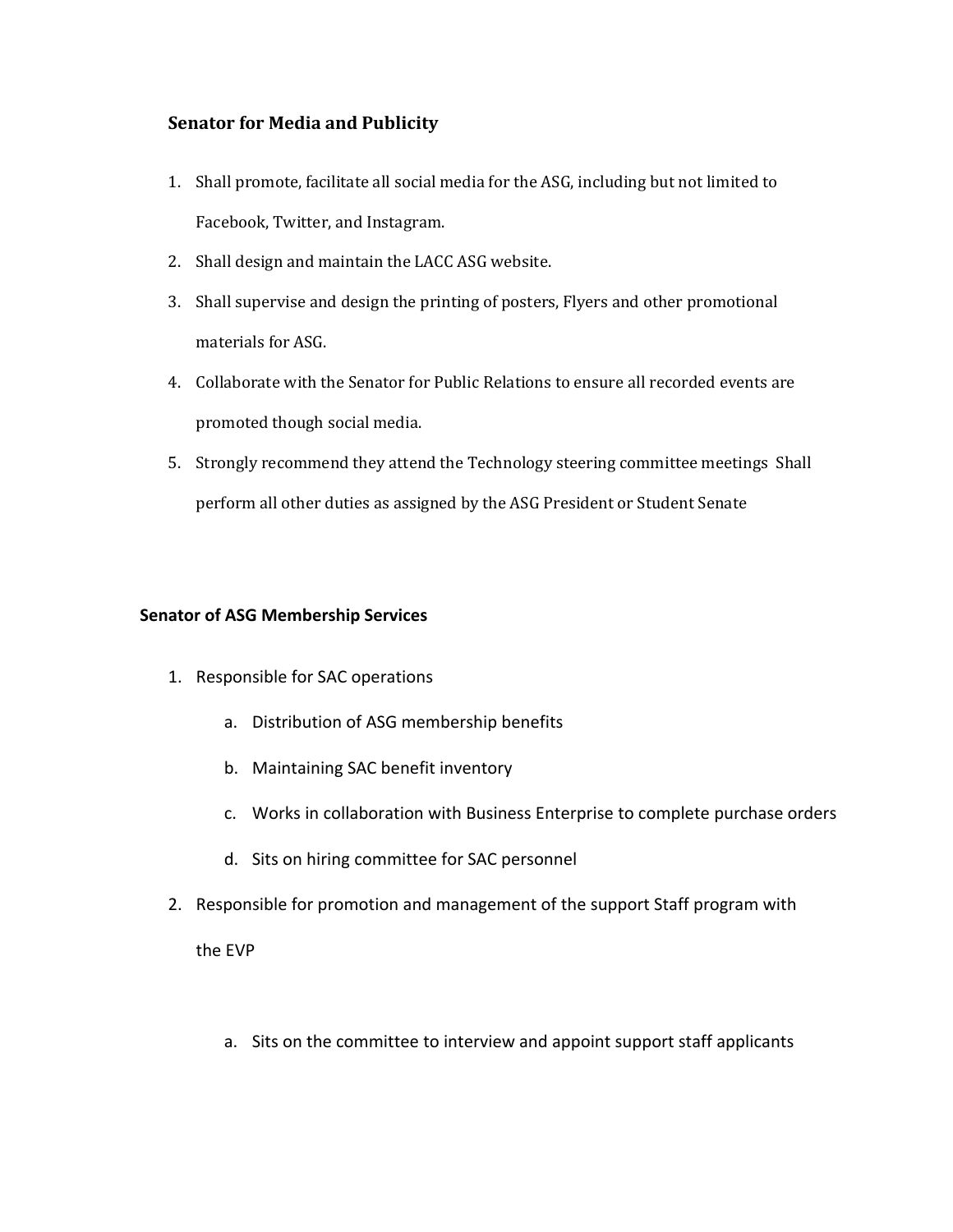- b. Responsible for training and professional development of support staff members in conjunction with the board
- 3. Strongly recommended that they attend the staff and organization development committee meetings
- 4. Shall perform all other duties as assigned by the ASG President or Student Senate

# *Safety, Healthy & Wellness*

- 1. Shall coordinate and promote Safety, Health & Wellness among the LACC student body including but not limited to:
	- a. Coordinate health & wellness workshops in conjunction with the Senator of Activities and Planning
	- b. Work in conjunction with ASG Advisor and host the annual health fair
- 2. Shall serve as the liaison between the Health Center and life Skills Center
- 3. Strongly recommended that they attend the Workforce Environment Committee and

Facilities Planning committee

- 4. Shall foster relationships with community services and organizations
- 5. Shall perform other duties as assigned by the ASG President or Student Senate.

# *Activities and Planning*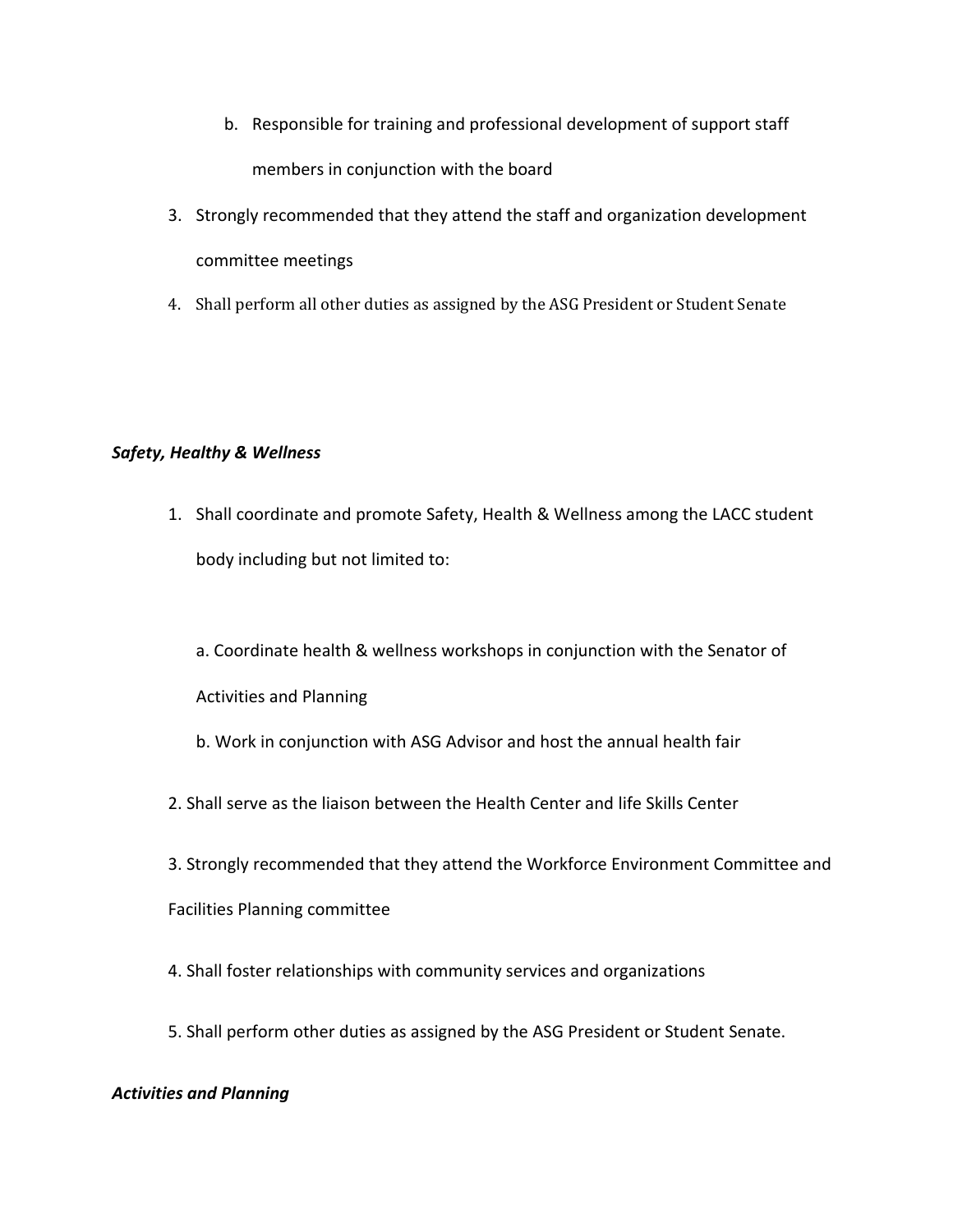- 1. 1. coordinate activities and events with Programming Board including but not limited
	- a. Welcome Week
	- b. Constitution day
	- c. Cultural diversity day
	- d. Student with Disabilities awareness
	- e. Earth day
	- f. Graduation
	- g. Deans tea
- 2. Creation and promotion of calendar of events (digital & hard copy), in conjunction with the senator of media and publicity
- 3. Assist with creation and evaluation of Student Learning Outcomes at all ASG sponsored events
- 4. Shall attend Student Learning Outcome Committee and the Strategic Planning committee
- 5. Shall perform all other duties as assigned by the ASG President or Student Senate

# *Senator, Public Relations*

1.Attend all of the schools newspapers (The Collegian) meetings.

a. . . Shall provide the Collegian with press releases to promote ASG

sponsored events and any pertinent actions taken by the Student Senate.

2. Serve as the delegate for LACC in Region 7 and at SSCCC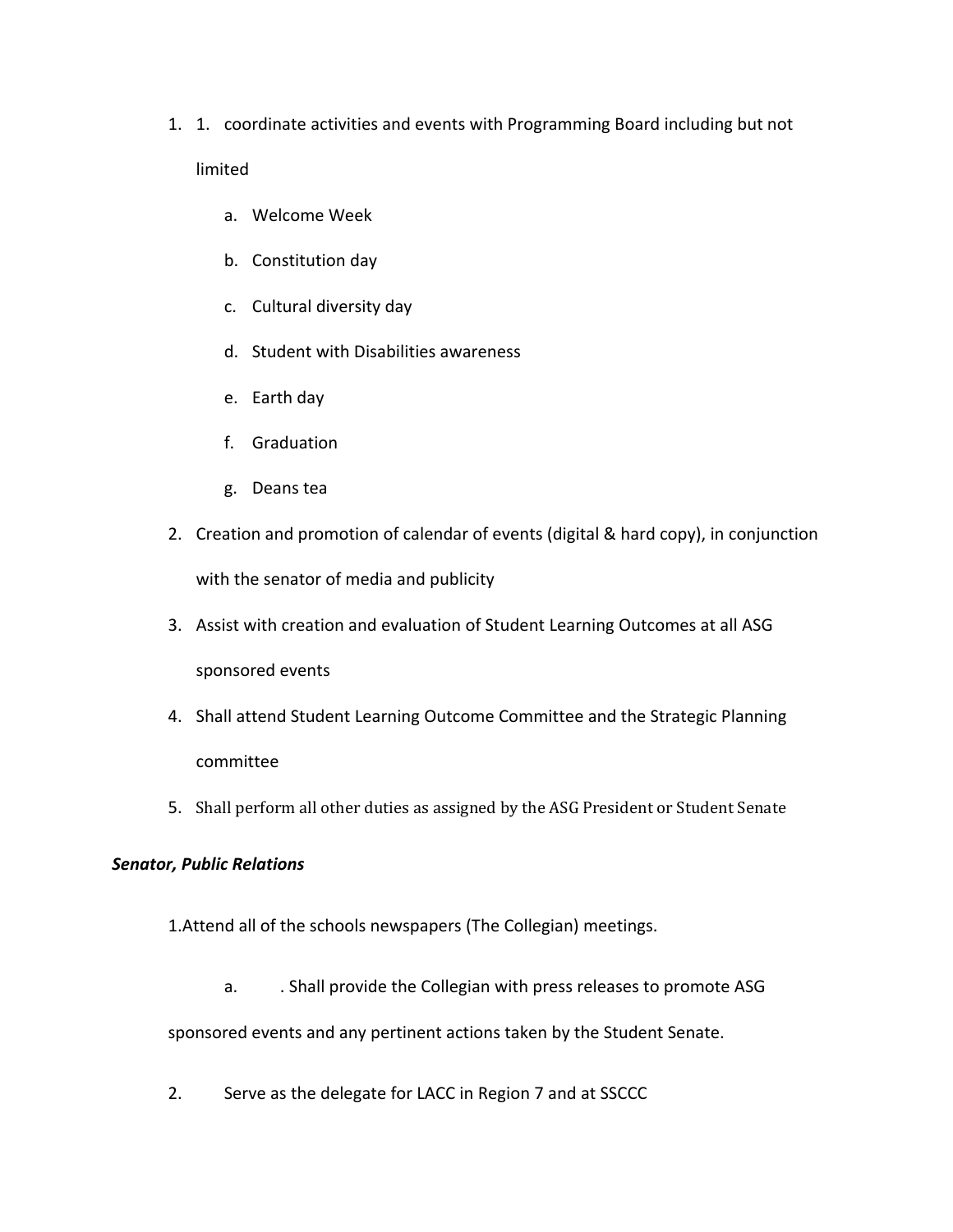a. Shall keep the Student Senate informed of current and proposed

legislation that will have an impact on community college students.

b. Shall keep current with issues and activities of local, regional and state student organizations.

c. Shall be responsible for coordinating advocacy efforts for the Student Senate.

3. Work with the campus PIO and the Student Life coordinator

4. Shall promote ASG sponsored events, in coordination with the Senator, of Activities and Planning.

a. coordinate volunteers to help with ASG initiatives

5. Promote a positive image of ASG

6. Shall perform other duties as assigned by the ASG President or Student Senate.

# *Student Services*

- 1. Shall serve as the Student Senate liaison to Student Resources on campus, Student Resources are but not limited to;
	- a. EOP&S
	- b. TRIO
	- c. OSS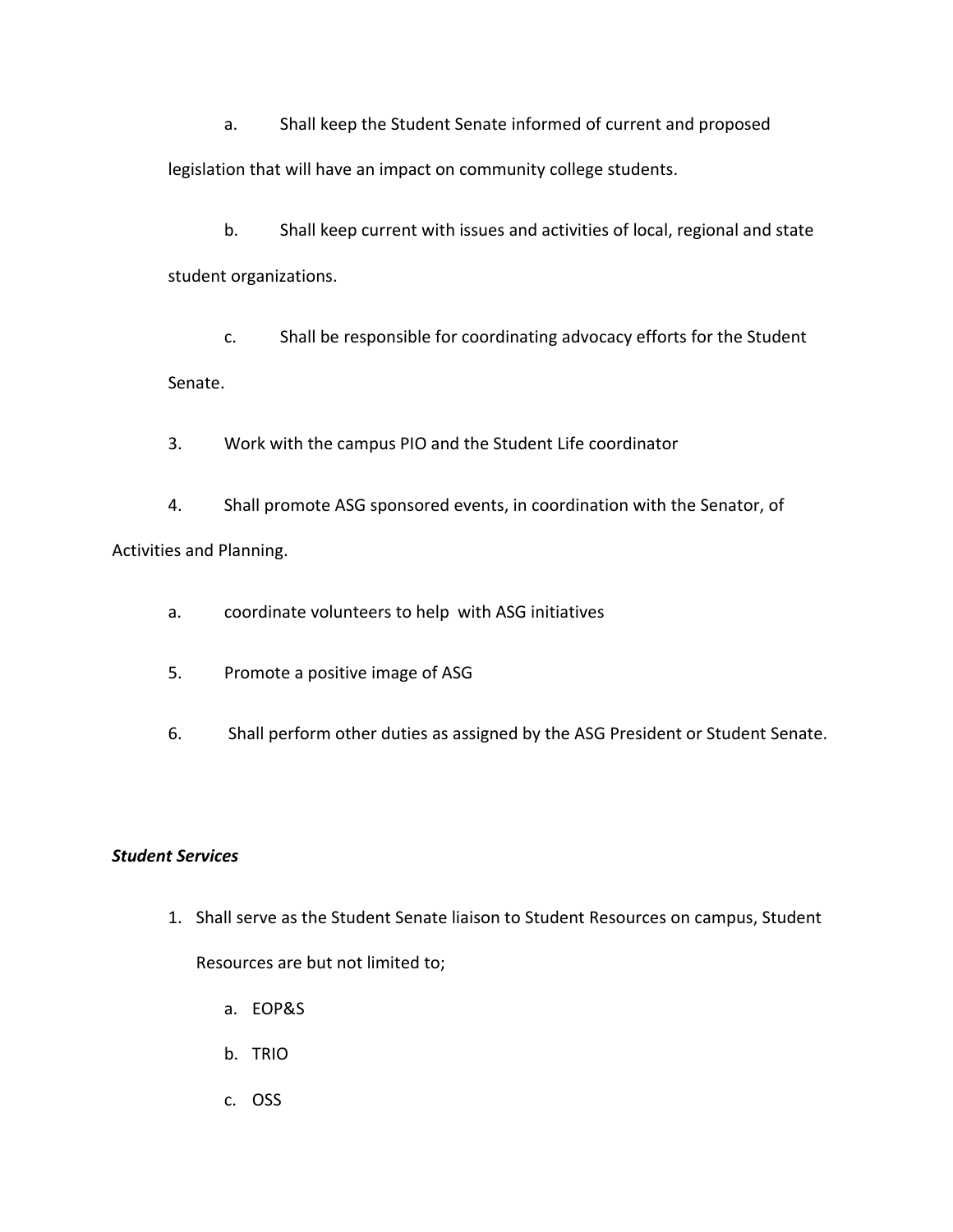- d. Office of Student Life
- e. Transfer Center
- f. Guardians Scholar
- g. Veterans Office
- h. Health & Wellness Center

2. Shall in coordination with the Senator, Media Design & Publicity work in promotion of the Student Resources on campus

3. Shall have information at all ASG events of all resources and services available to

the students

4. Shall keep the Student Senate informed of current and future issues that will

have an impact on student services on campus.

- 6. Attend the Student Services council meeting
- 5. Shall perform other duties as assigned by the ASG President or Student Senate.

## *Diversity and Equity*

- 1. Shall attend Academic Accommodations committee meetings
- 2. Shall be central in the planning of Diversity activities in conjunction with the Senator

of Activities and Planning, the Programming Board and special population clubs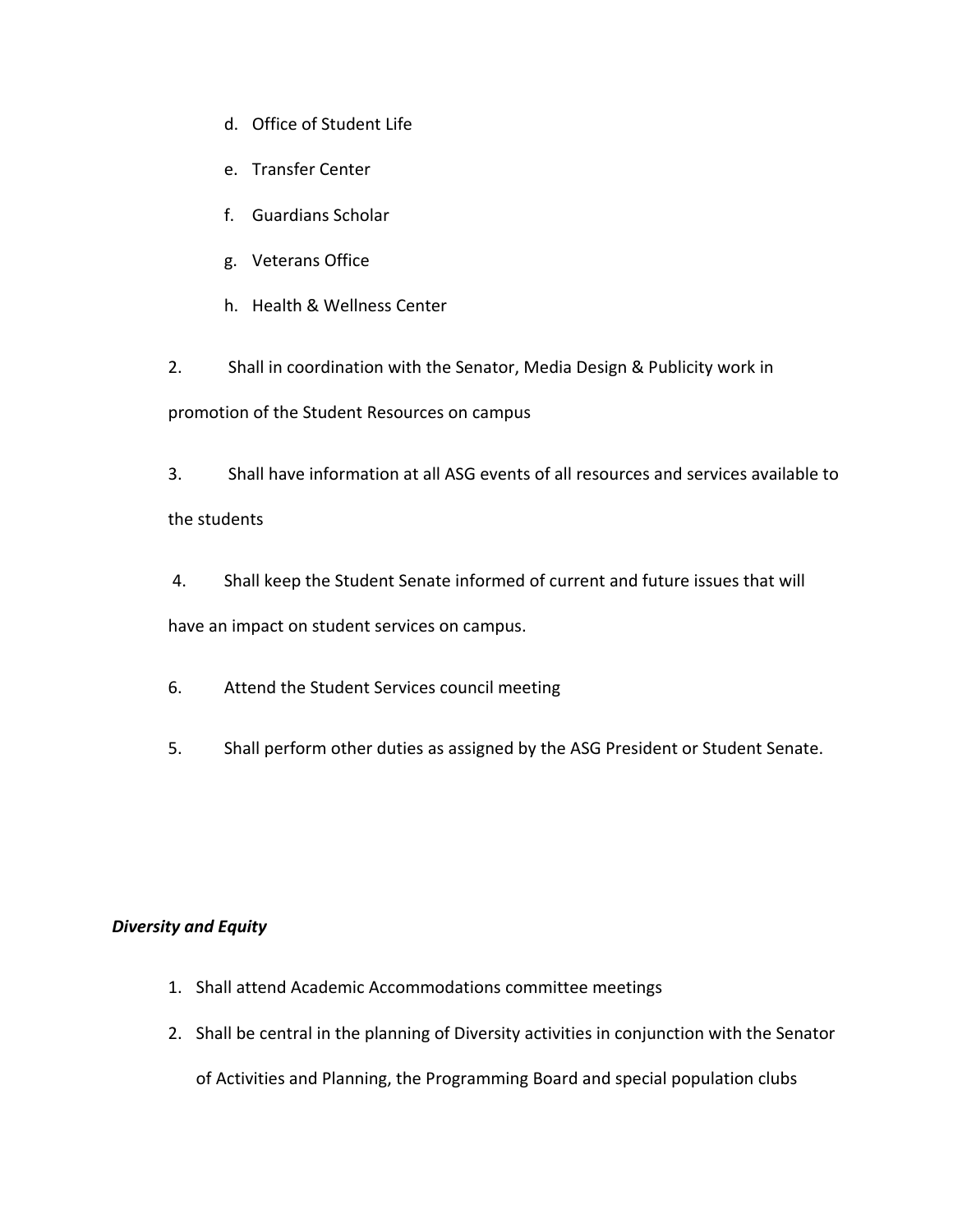- 3. Responsible for promotion of social justice and equity on campus
- 4. Shall create workshops and activities to enhance a sense of community and inclusion
- 5. Shall perform other duties as assigned by the ASG President or Student Senate

## *Enterprise and Commerce*

.

- 1. Shall serve on the ASG finance committee
- 2. Organize and review funding request in conjunction with the VP of Finance
- 3. Work in conjunction with the Business Enterprise Office and the VP of Finance to foster relationships with local businesses
	- a. identify and source potential vendors for ASG initiatives
	- b. Build vendor database\
- 4. Work with Business Enterprise office to find quotes and complete funding requests approved by ASG for ASG.
- 5. Shall perform other duties as assigned by the ASG President or Student Senate.

## **Senator for Student Resources**

- 1. Maintain and promote LACC ASG Resource Center.
	- a. Foster relationships to keep a steady flow of incoming resources
	- b. Responsible for building, maintaining, and disseminating all inventory
	- c. Shall maintain records and distribution of inventory.
	- d. Clean and organize the Resource Center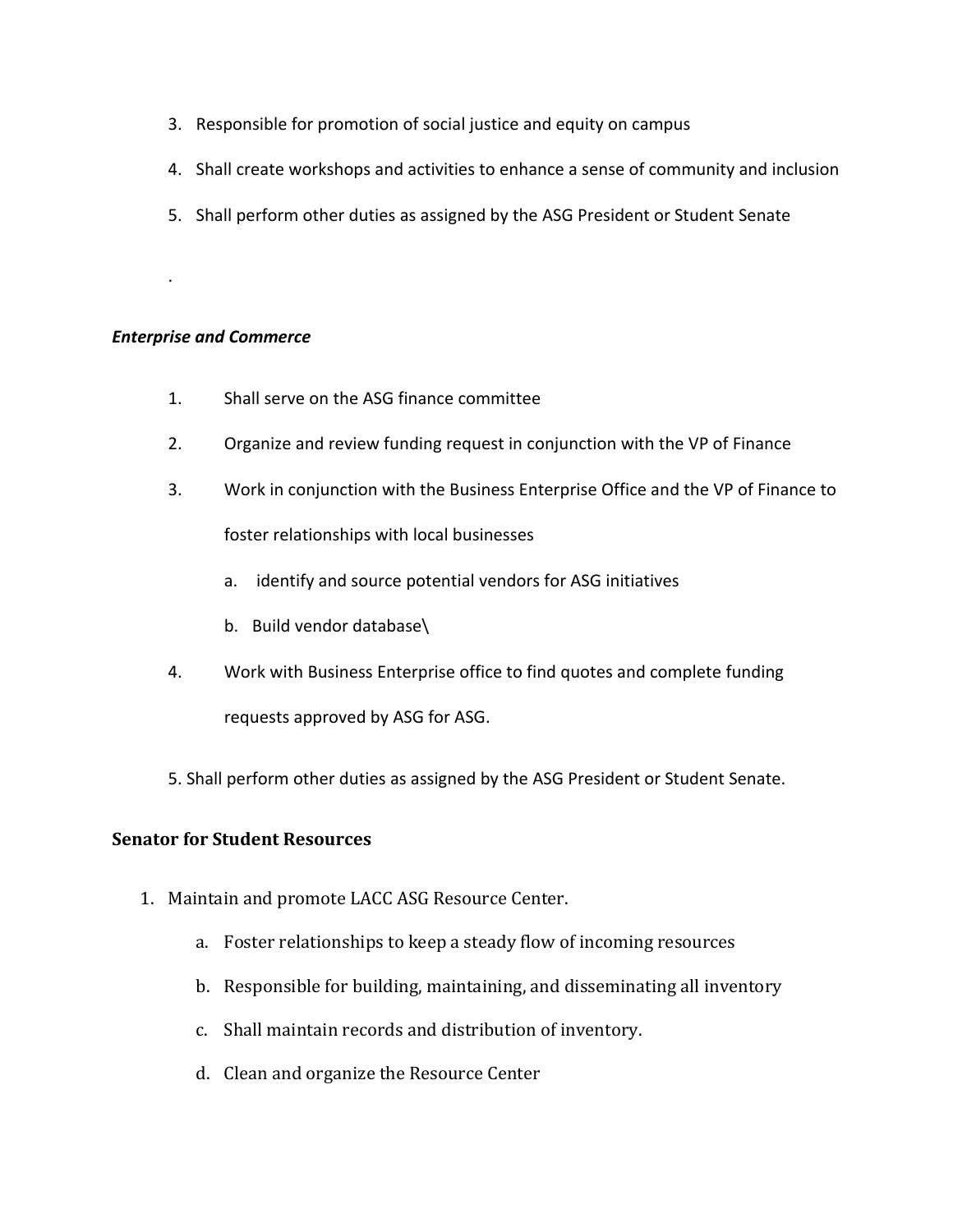- 2. Distribute goods for Food Forward in conjunction with the resource manager
- 3. Shall perform other duties as assigned by the ASG President or Student Senate

#### *Senators, At Large*

1. Shall represent the collective student body interest on the Student Senate.

2. Shall actively solicit from the student body information concerning the student needs as they pertain to the student population as a whole, or as they pertain to the specific student interest groups.

3. Shall initiate and pursue legislation and programming in accordance to the perceived needs of the student population, where such legislation and programming does not normally fall into the functional duties delegated to any other Student Senate officer according to the ASG Constitution and Bylaws.

4. Shall appraise the student body population, through the most appropriate medium, of the student government legislative activities and pursuits, where purveying such information does not duplicate the responsibilities of any other Student Senate officer according to the ASG Constitution and Bylaws.

5. Shall support the activities and services of the ASG; and shall represent the ASG, within his/her respective capacity, to all other organizations.

6. Shall perform other duties as assigned by the ASG President or Student Senate.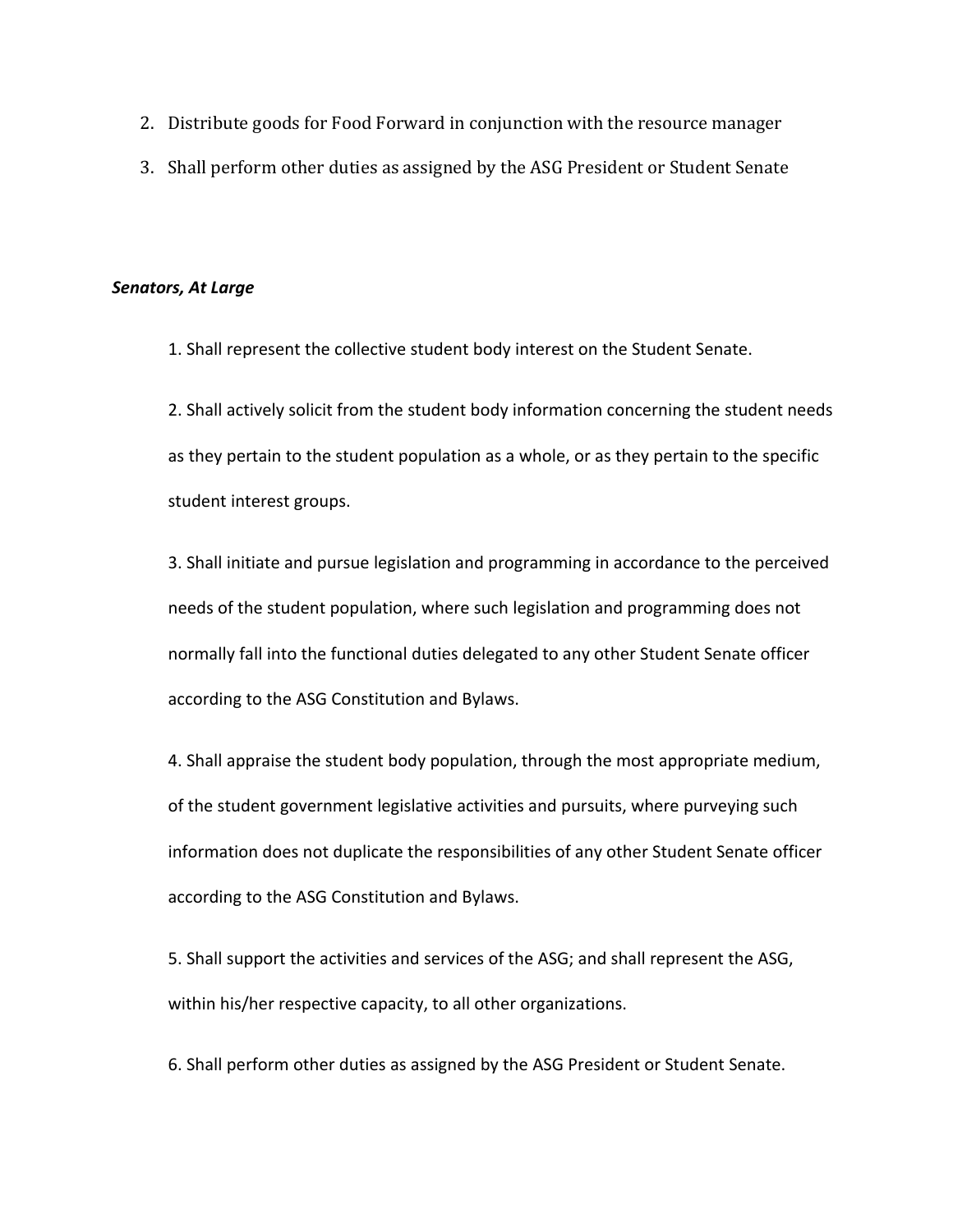## **SECTION C. Ex-Officio Members**

### *Parliamentarian*

- 1. Shall keep the Student Senate informed of parliamentary procedures during Student Senate meetings
- 2. Shall be an ex-officio officer of the Student Senate, per the ASG Constitution
- 3. Shall perform other duties as assigned by the ASG President or Student Senate.

## **Executive Secretary:**

1. Shall be both an ASG student member and an Ex-Officio (non-voting) Officer of the Student Senate.

2. Shall take minutes of all Student Senate meetings, and maintain accurate permanent records of all meetings.

3. Shall maintain permanent files, open to the public, of all business transacted by the Student Senate and the ASG Finance Committee.

4. Shall assist the ASG in maintaining supplies as needed for membership services and to keep ASG functioning

5. Shall perform other duties as assigned by the ASG President, Student Senate, and ASG Advisor.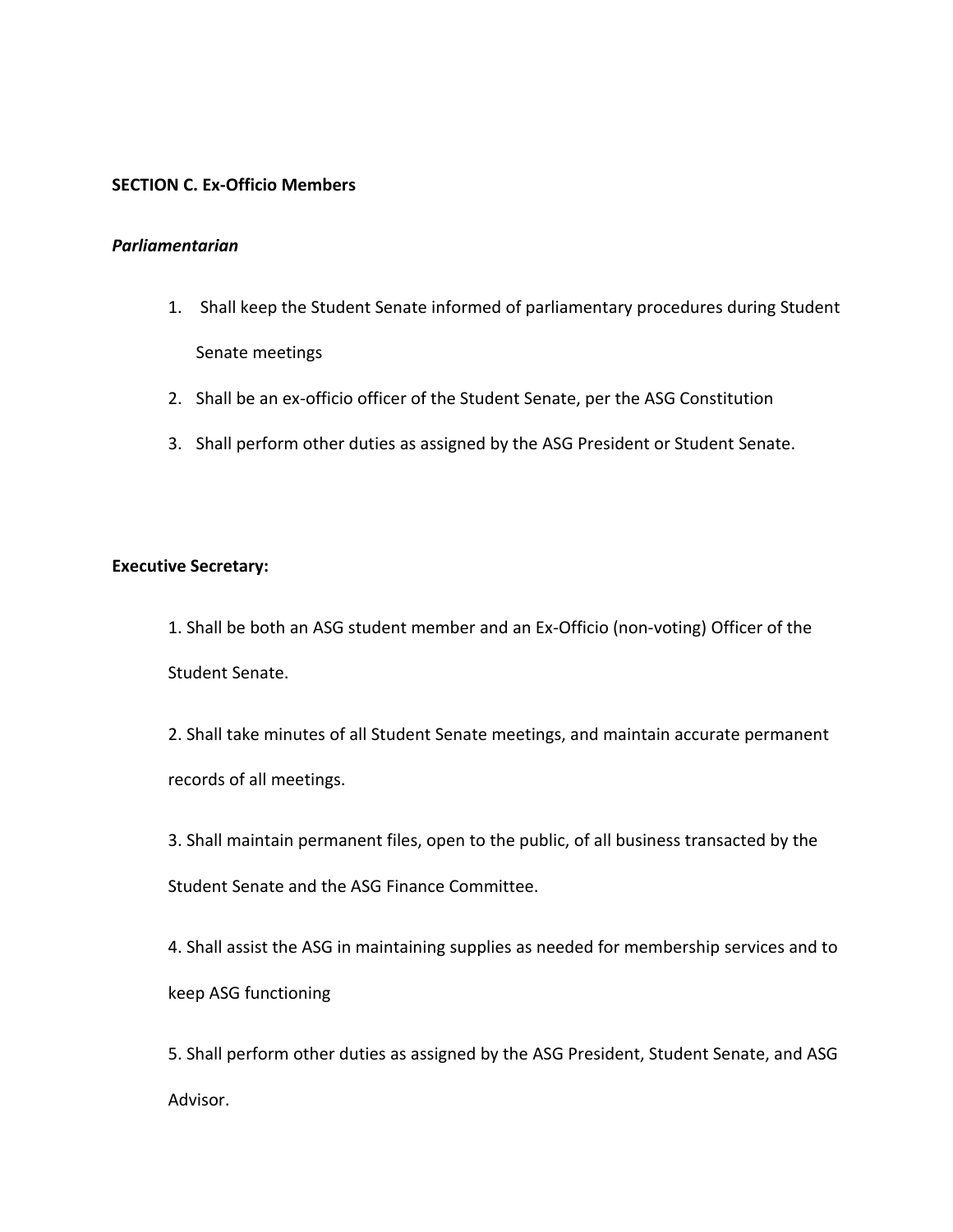## **Support Staff:**

- 1. Shall be an ASG student member
- 2. Shadow ASG officers
- 3. Attend at least four (4) Senate board meetings per semester.
- 4. May apply for up to a \$300 scholarship every semester upon proof of at least 100 working hours during that same semester.
	- a. Working hours must be documented by clocking in and out
- 5. Shall not be an officer or voting member of the Student Senate.
- 6. Shall perform other duties as assigned by the ASG President, Student Senate, ASG Advisor, and/or Executive Secretary.

## **SECTION D. Executive Officers and Senators:**

- 1. Shall be accountable to the students they represent.
- 2. Shall attend all scheduled meetings of the Student Senate.

3. Shall read the ASG Constitution and Bylaws in their entirety and sign and date a written statement verifying that they have done so, within ten (10) business days of taking the oath of office, and give it to the ASG President.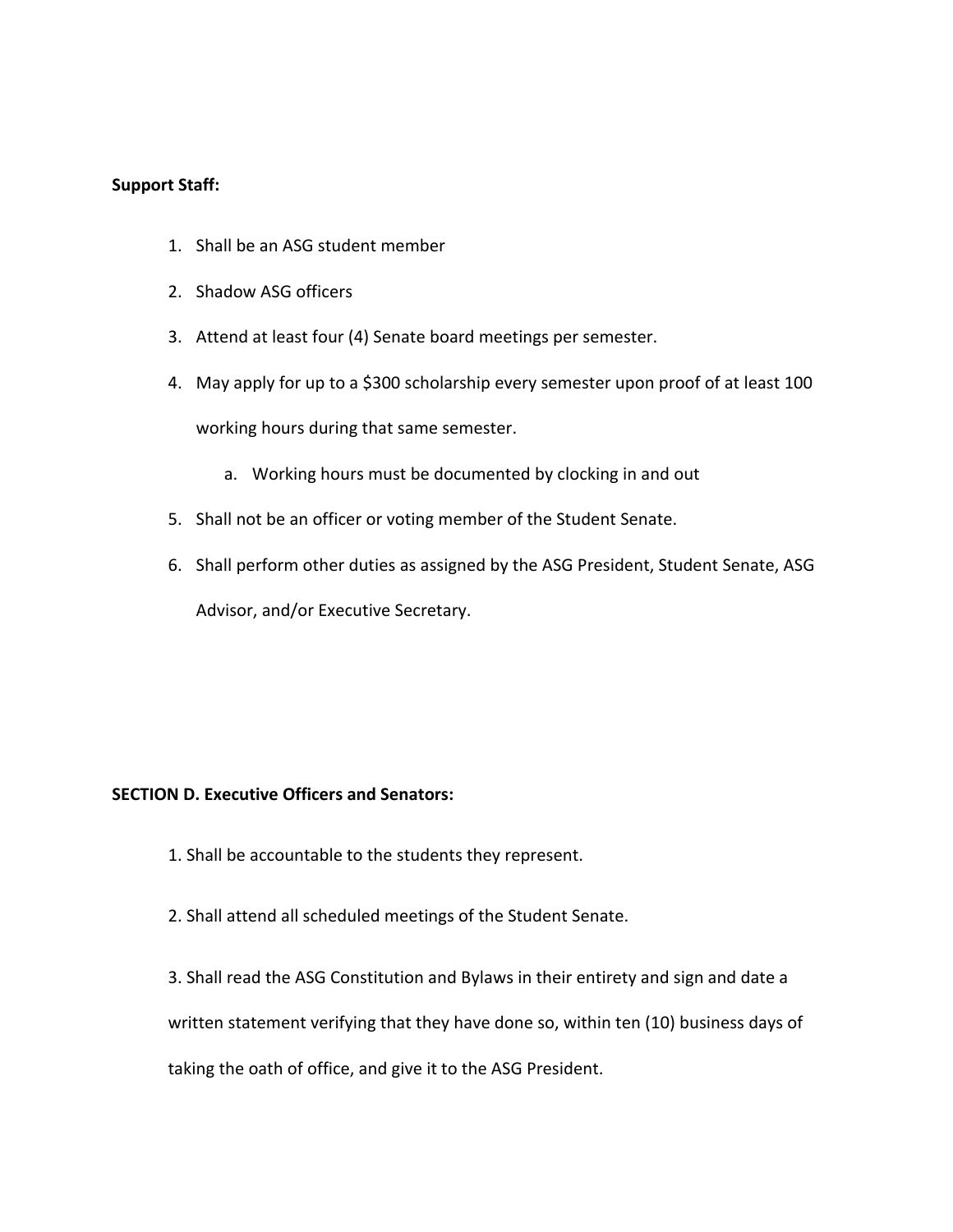4. Shall fulfill the specific duties of their office as detailed in the ASG Constitution and Bylaws.

5. Shall serve on a minimum of one (1) campus wide committee meeting.

6. Shall have posted office hours, being a minimum of eight (8) hours per week.

7. ASG sponsored events count towards office hours

## **ARTICLE III. OPERATING RULES AND PROCEDURES**

**SECTION A.** Meetings Schedule:

1. The Student Senate shall meet regularly at least every two (2) weeks, 2. The Student Senate shall adopt a schedule of regular meetings no later than the first meeting of each term.

3. The Student Senate must schedule at least one (1) meeting during winter session and summer session.

4. No meetings may be scheduled during finals.

5. In accordance with LACCD Administrative Regulations, the ASG Advisor or designee must be present at all ASG meetings for it to be considered legal and for legitimate action to be taken.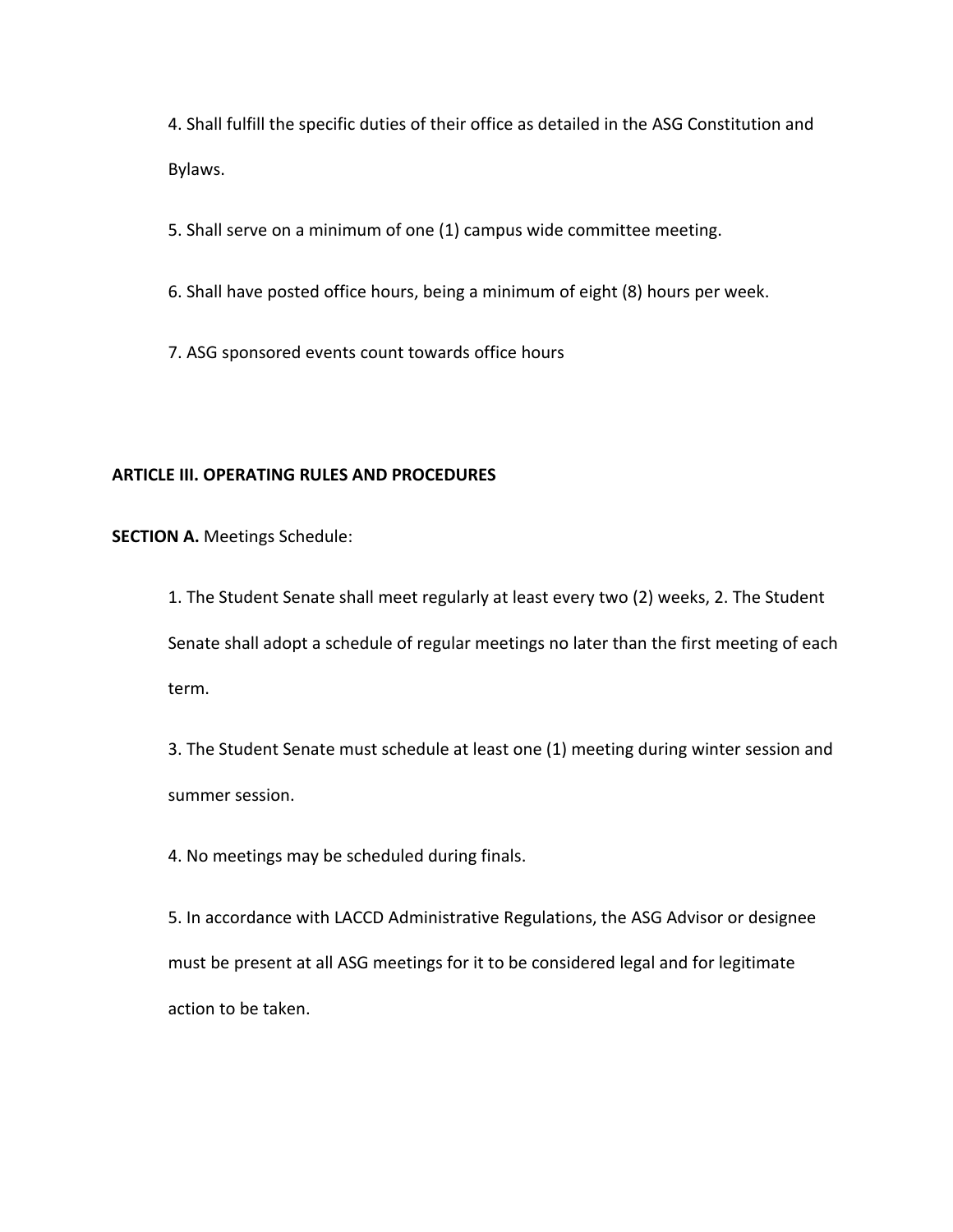6. A simple majority of the currently filled ASG officer positions shall constitute a quorum.

7. The ASG President has the authority to call Special meetings of the Student Senate, in accordance with the Brown Act.

8. If the position of ASG President is vacant, the Executive Vice President has the authority to call for a Special meeting of the Student Senate, for the sole purpose of assuming the position of ASG President.

9. A special meeting may be called by a signed petition of two-thirds (2/3) of the Student Senate officers.

**SECTION B. Notifications:** 

1. Agendas must be posted in accordance with the Brown Act.

2. It is the responsibility of the ASG President and Executive Secretary to prepare the agenda and to provide a copy of the agenda to the ASG Advisor. It is the responsibility of the ASG Executive Secretary to insure that all officers of the Student Senate receive a copy of the agenda seventy-two (72) hours in advance of a meeting.

3. Student Senate officers and the ASG Advisor must be notified twenty-four (24) hours in advance of any Special meeting.

## **SECTION C. Operating Procedures for Presentation of Business**

1. Agenda Format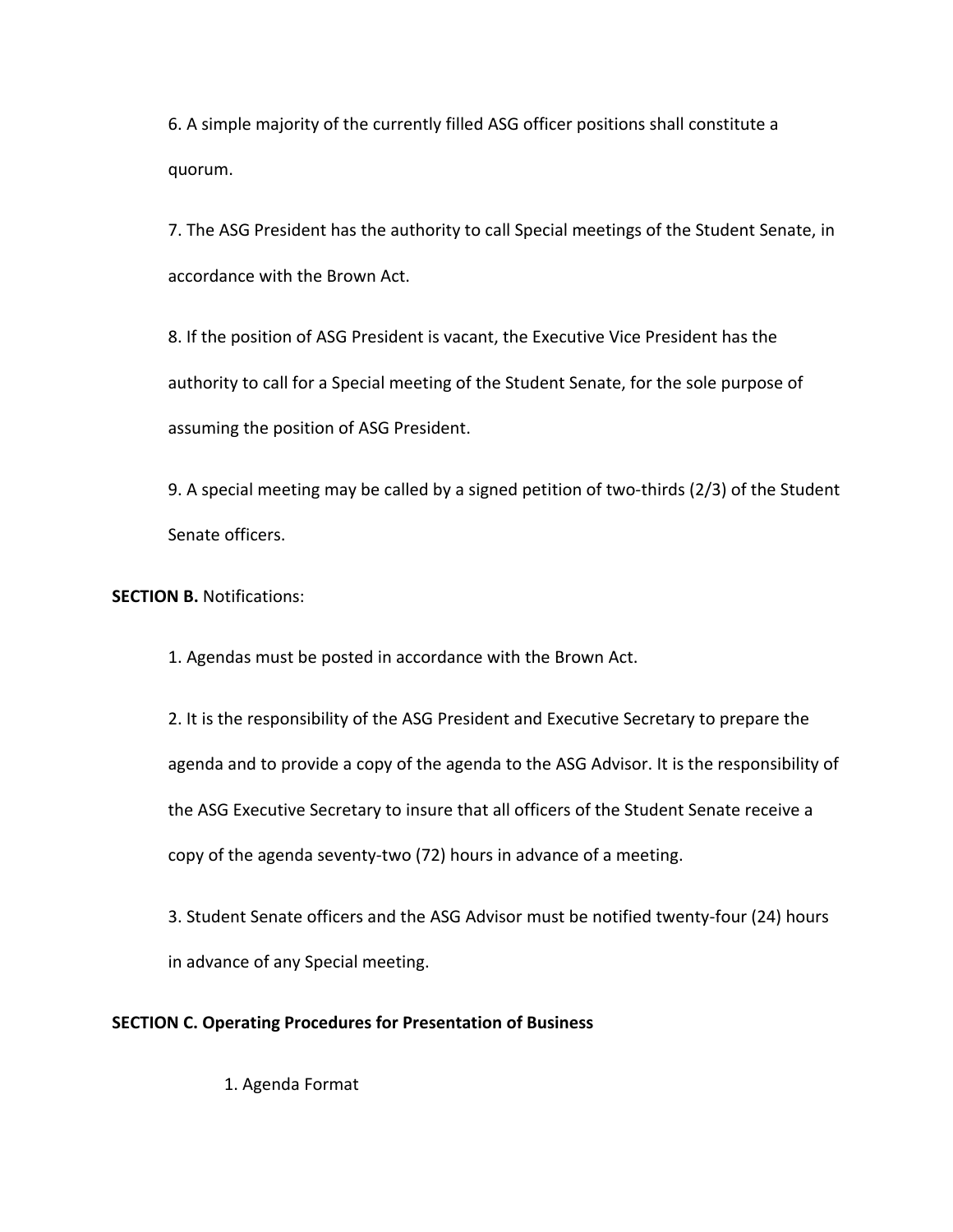a. The Student Senate Agenda shall have the following sections:

I. Call to Order;

II. Roll Call;

III. Approval of the Minutes;

IV. Public Forum;

V. Discussion and Action Items;

VI. President's Report;

VII. Officer Reports;

VIII. Advisor's Report;

IX. Progress report on agenda items that passed

X. Announcements;

XI. Adjournment

b. The Orders of the Agenda may be arranged at the discretion of the ASG President and Secretary in the creation of the agenda, so long as all sections are still on the agenda.

 2. Discussion and Action Items shall include both Old and New Business. This section shall also cover Appointments; name of the appointee and the title of the positions are to be listed on the agenda in this section.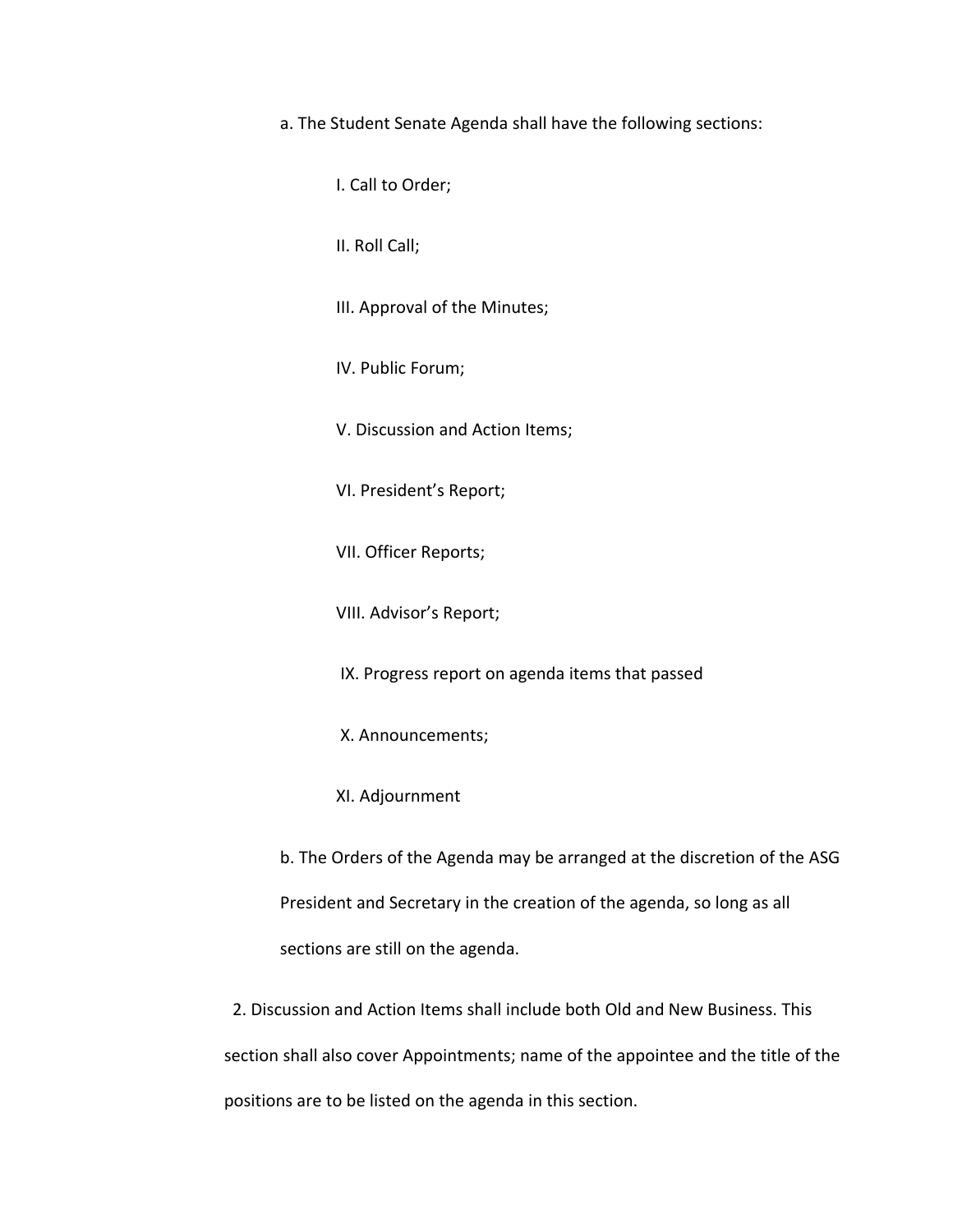#### **SECTION D. Meeting Format and Guidelines**

1. Meetings shall be convened by the ASG President, or Executive Vice President in the absence of the ASG President, within ten (10) minutes of the time of the meeting as listed on the Agenda.

2. In the absence of a quorum at the convening of the meeting, those present shall meet as a "Committee of the Whole" for no more than ten (10) additional minutes.

3. If quorum is not reached within twenty (20) minutes of the announced meeting time, the meeting shall be considered to be automatically adjourned for that date.

# **SECTION E. Attendance**

1. All Officers must attend all of the Student Senate meetings scheduled per semester.

2. Student Senate officers are required to notify the ASG President in writing or by phone, at least two (2) hours prior to the scheduled start time of the meeting, if they are unable to attend. Absences without prior notification are considered unexcused.

3. Student Senate officers are considered tardy if they arrive, without prior notification to the ASG President, later than fifteen (15) minutes after the meeting is called to order.

4. Arriving tardy three times shall be equivalent to one (1) absence.

## **SECTION E. Rules of Order:**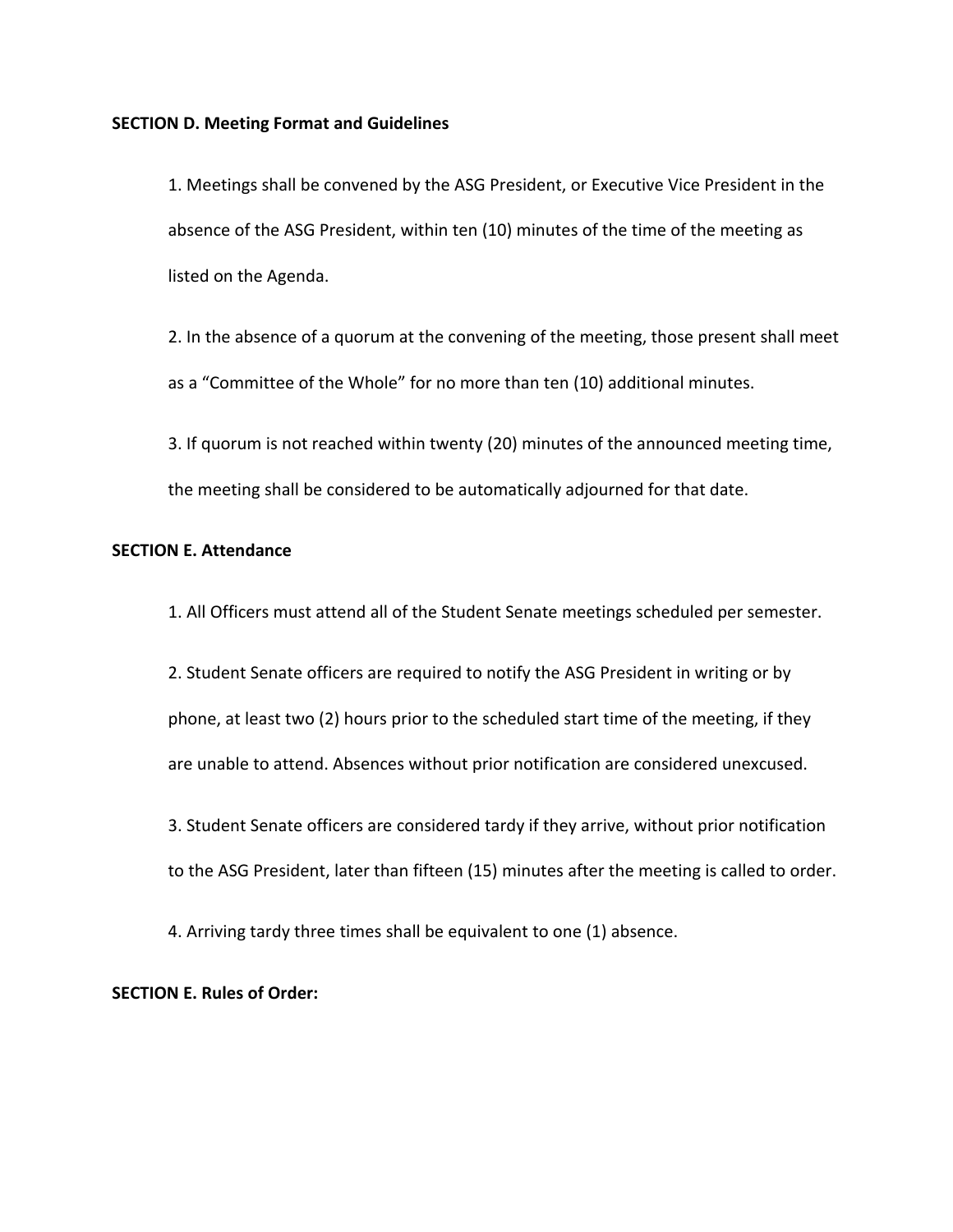1. Student Senate and ASG Finance committee meetings will be held in accordance with all pertinent state, district, college and ASG regulations, as specified in the ASG Constitution.

2. The latest edition of **Robert's Rules of Order** will guide the procedures of ASG meetings.

## **SECTION F. Voting Procedures:**

1. All actions taken to approve the expenditure of ASG funds require a roll call vote. 2. Other actions may utilize a consensus vote, at the determination of the ASG President

or presiding officer.

## **SECTION G. Conflict of Interest:**

1. An ASG officer may not simultaneously serve as an officer of a club, or as executive or managing editor of the LACC Collegian. Club membership is not affected by this provision.

2. No ASG officer may simultaneously serve as an ASG employee.

3. No officer will propose or vote on any item in which they or any member of their family have a financial interest.

4. An ASG Officer shall not have a vote in club matters in which they are affiliated with.

## **ARTICLE IV. SPONSORSHIP**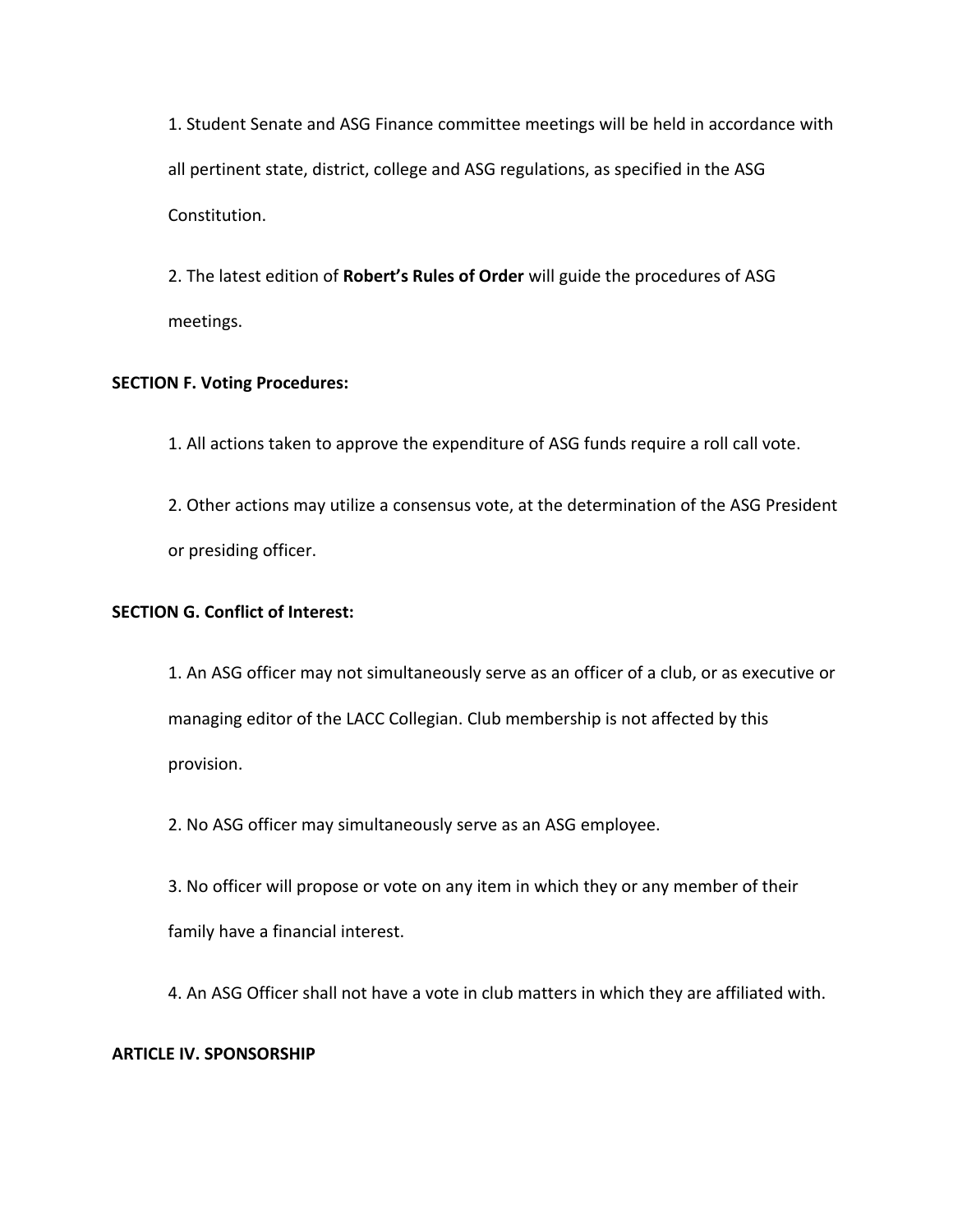#### **Section A**. *Goals of Sponsorship:*

In recognition of the diverse views of the campus, the goals of the Student Senate as they relate to sponsorship are to promote the empowerment and recognition of all students from different ethnicity, color, national origin, ancestry, religion, creed, gender, sex (except as exempt from Title IX), pregnancy, marital status, medical condition (cancer related), sexual orientation, age, disability, socio-economic status, or veteran's status. This commitment is manifested in striving toward the recruitment, retention, and success of all students, faculty, staff, and administration. Moreover, through the sponsorship of student organizations, the support of the ASG toward student organizations will be reflected in providing chartering and the necessary resources, where funding is available, to ensure quality programs on campus. Most importantly, the Student Senate strongly advocates for the existence and empowerment of student groups that have the following concerns:

1. Providing avenues for the student body to serve and assist the community in addressing societal problems including, but not limited to, educational and socioeconomic disadvantages.

2. Providing services that address the general health, well-being, and overall development of students.

3. Providing programming and academic opportunities that supplement the general curriculum of the College, thus enhancing and enriching the educational experience of the campus community.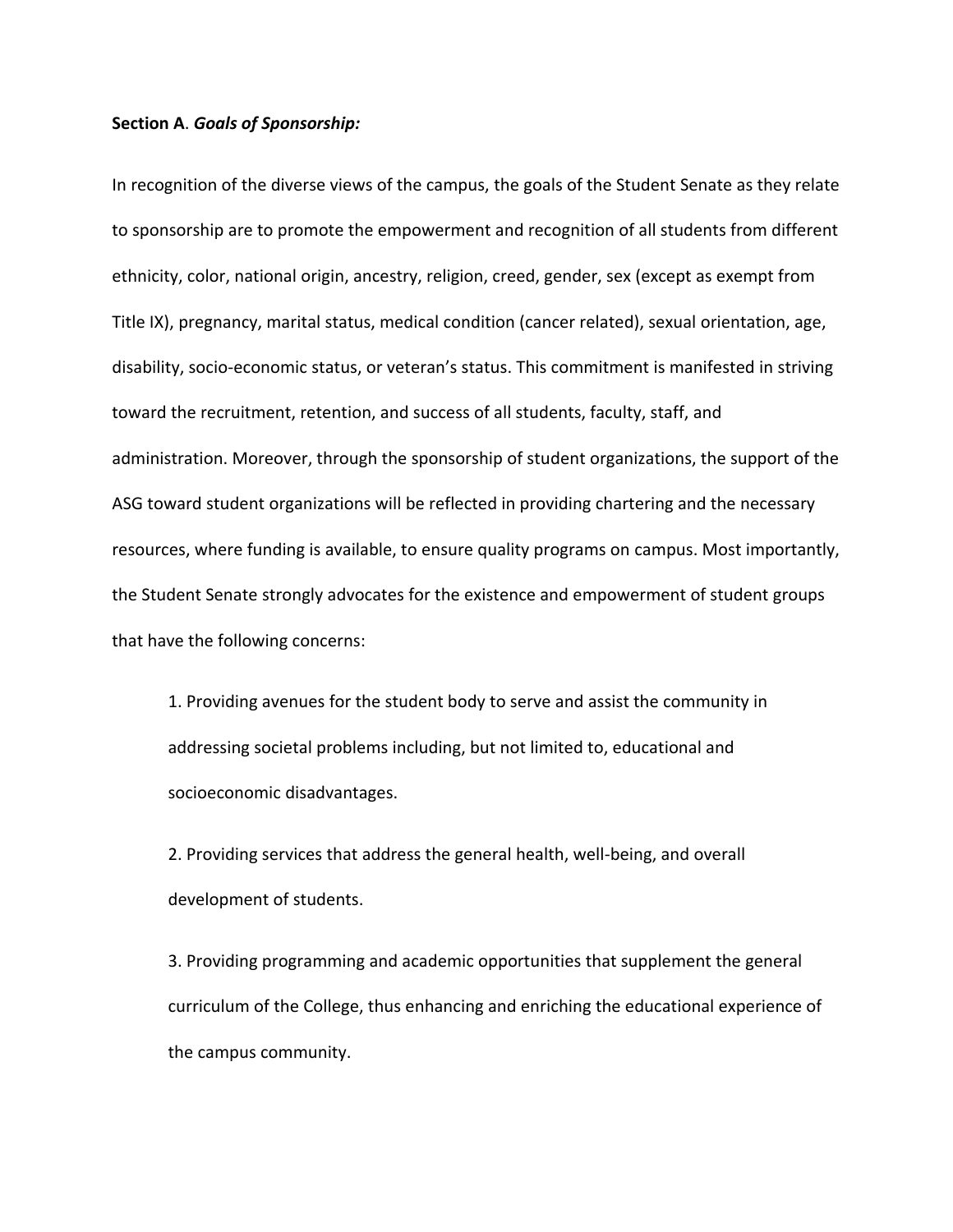4. Supporting the academic success, retention, and recruitment of students, staff, faculty, and administrators.

5. Helping to create a campus environment that will increase the interaction and dialogue among culturally diverse communities.

Additionally, this section will guide the Student Senate in determining which groups it will financially sponsor. The Student Senate would ideally like to sponsor all student groups that reflect the diversity within LACC; however, due to limited resources, the Student Senate is forced to limit sponsorship to those student groups whose existence and operations are in accordance with the goals of the Student Senate and are, therefore, vital to the overall governance of the ASG.

# **ARTICLE V. ADVERTISING**

### **SECTION A. LOGOTYPE POLICY**

1. All programs which are sponsored by the ASG, and all organizations which sponsor programs and/or events that receive funding from the ASG, must include all of the following information on the face of all printed materials, including print media advertising, posters, flyers, and any other printed item, which promote their programs:

- a. "Sponsored by the ASG"
- b. "Paid for by the ASG", pursuant to the Student Senate.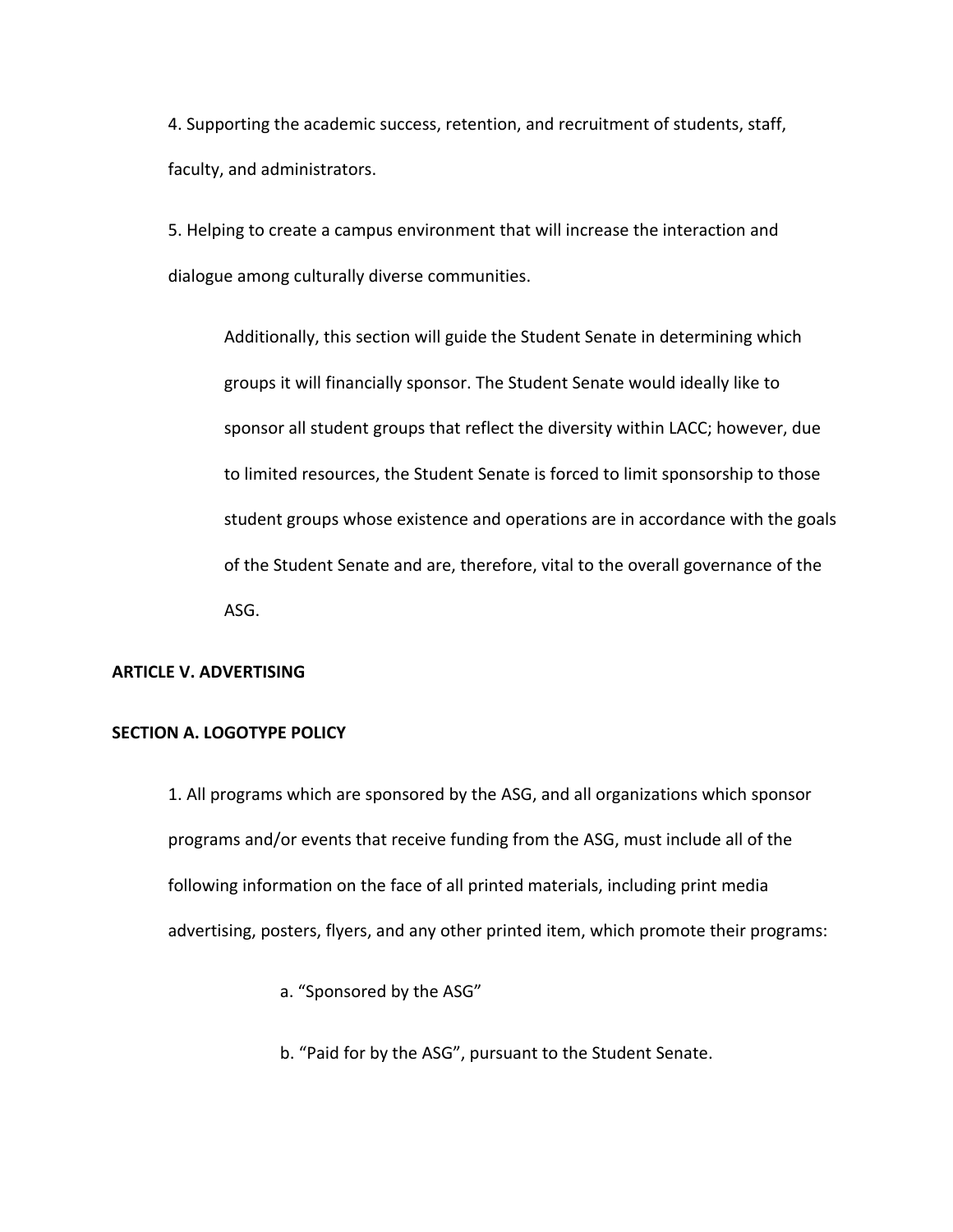c. The officially recognized logo (graphic symbol) of the ASG.

2. For print media advertising, the phrase, "Paid for by the ASG" must appear within confines of the ad space. The logo and the lettering must be no smaller than 10-point type.

3. If an advertisement or printed item is smaller than 3" x 5", the ASG logo may be omitted, but the phrase "Paid for by the ASG" must still be included.

## **ARTICLE VI. ELECTIONS**

### **SECTION A.**

The ASG Elections will be held in accordance with the California Education Code, the LACCD Board Rules and Administrative Regulations, the ASG Constitution and Election Codes; and all student body elections shall be decided by a majority vote, unless specified otherwise.

**SECTION B. Election Committee:** 

1. The ASG Election Committee shall consist of at least three (3) non-candidate ASG students. The ASG Advisor will serve as the committee's advisor. The ASG Advisor will handle all complaints regarding an infraction of the rules and regulations governing student body elections in accordance with the applicable LACCD Administrative Regulations and the ASG Constitution.

**SECTION C. Initiatives:**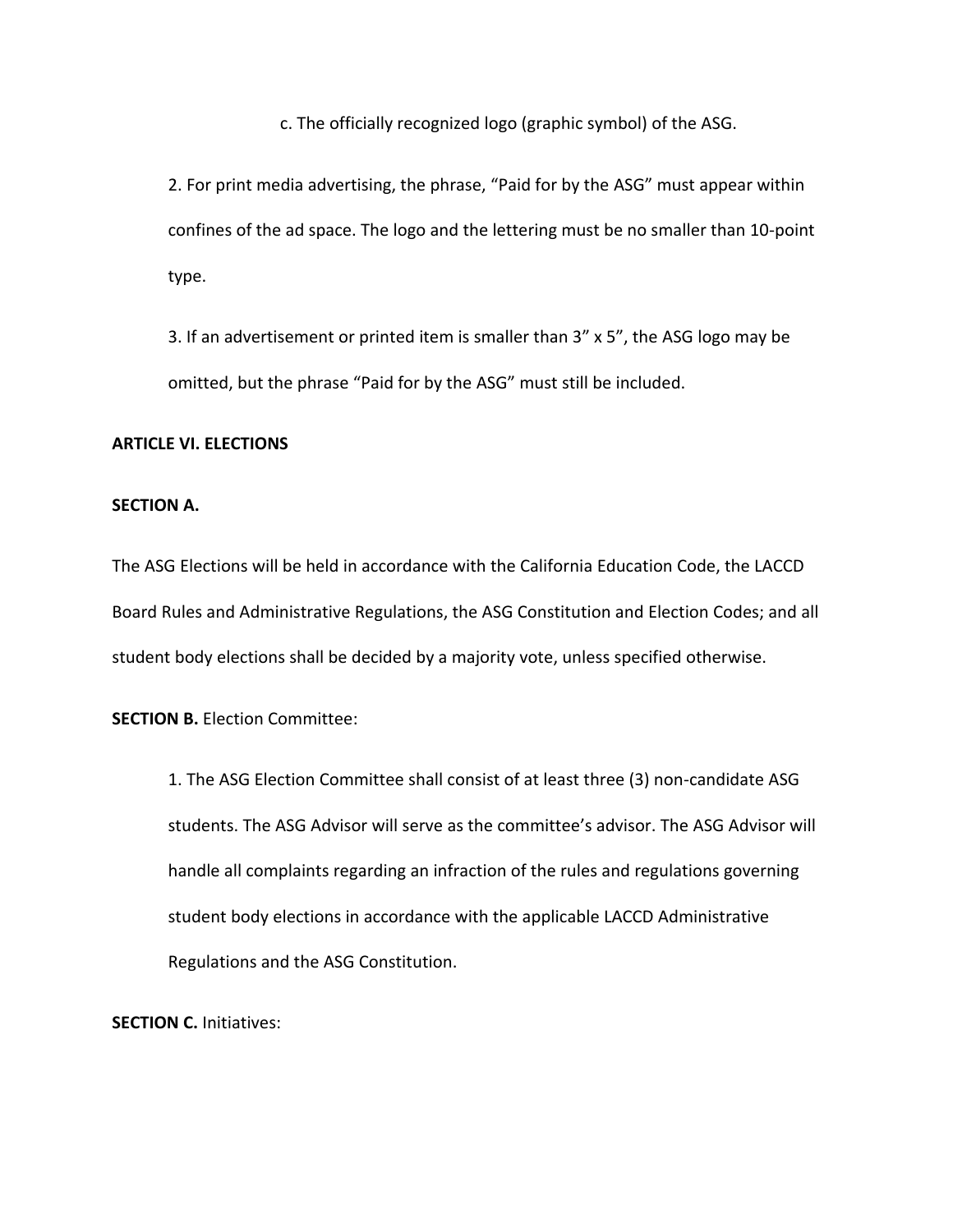1. Five (5) percent of the student body may petition for the passage of legislation submitted to the Student Senate. In the event such a petition is verified, it shall be submitted to the student body for a vote at the next general election.

2. Should such legislation or provision be passed by two-thirds (2/3) vote of the Student

Senate, it shall become effective immediately and not submitted to the electorate.

**SECTION D. Referendums:** 

Any action of the Student Senate may be challenged by the following procedure:

1. Five (5) percent of the student body may petition for revocation of such an action. The ASG Executive Vice President will present such a petition to the Student Senate.

2. The Student Senate will reconsider its original decision. A two-thirds (2/3) roll call vote will be necessary to sustain the original action. If such a vote is not obtained, the action is rescinded without further action.

3. If such a vote is obtained, it shall be submitted to the electorate within thirty (30) regular instructional days.

#### **ARTICLE VII. IMPEACHMENT**

**SECTION A.** The ASG President and the Student Senate have the authority to remove through impeachment, for just cause, any officer of the Student Senate.

**SECTION B.** Grounds for Impeachment: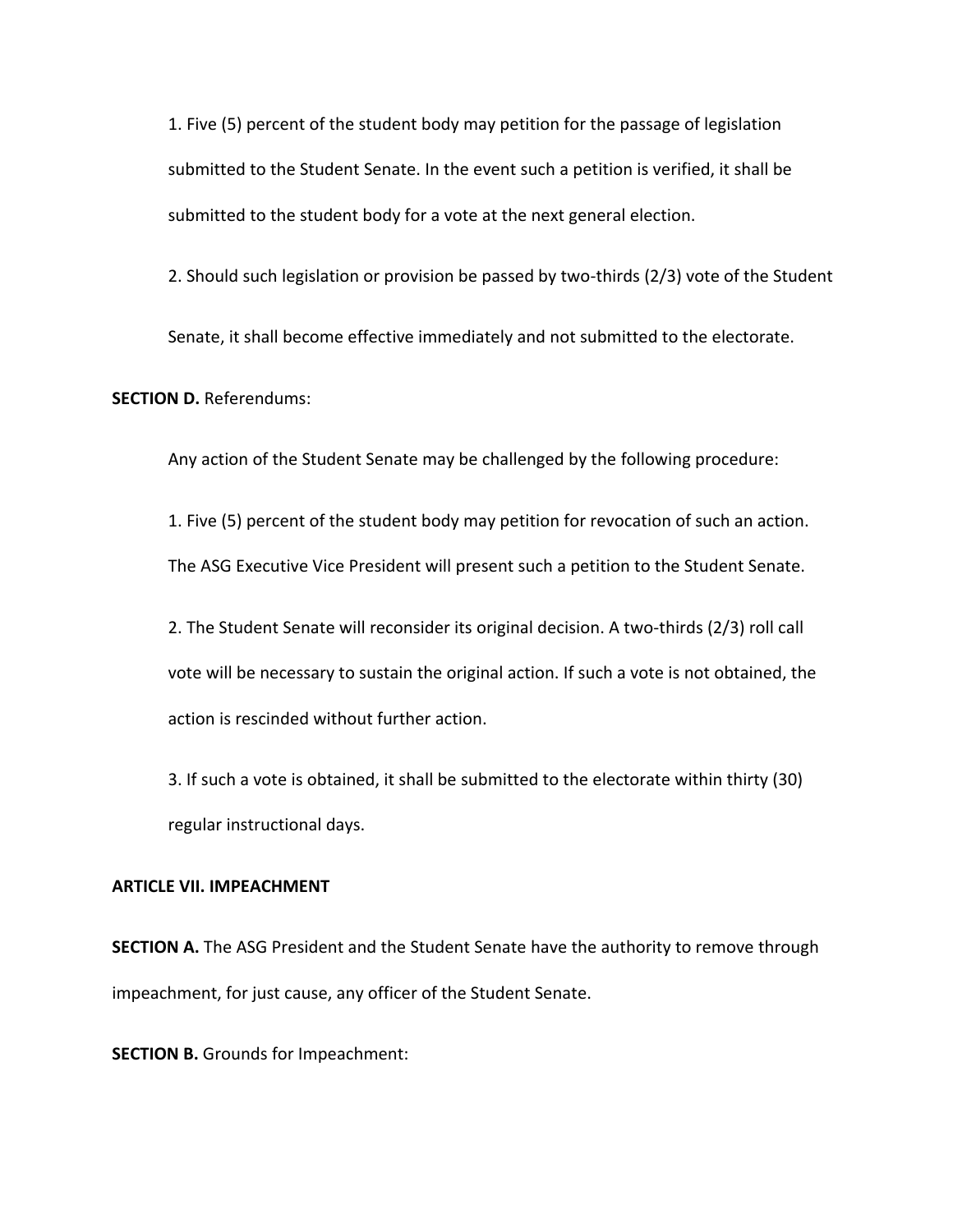1. Any one of the following may constitute grounds for impeachment of an ASG Officer:

a. Having more than three (5) excused or (3) unexcused absences from official Student Senate meetings.

b. Failure to actively fulfill one's duties as a position holder on the Student Senate.

c. Gross misconduct while carrying out ASG related activities.

d. Acting in a manner which contradicts the spirit of the ASG Constitution and Bylaws.

**SECTION C. Procedure:** 

1. See Constitution

Revised 9/73

Revised 5/76

Revised 7/77

Revised 8/78

Revised 8/79

Revised 8/80